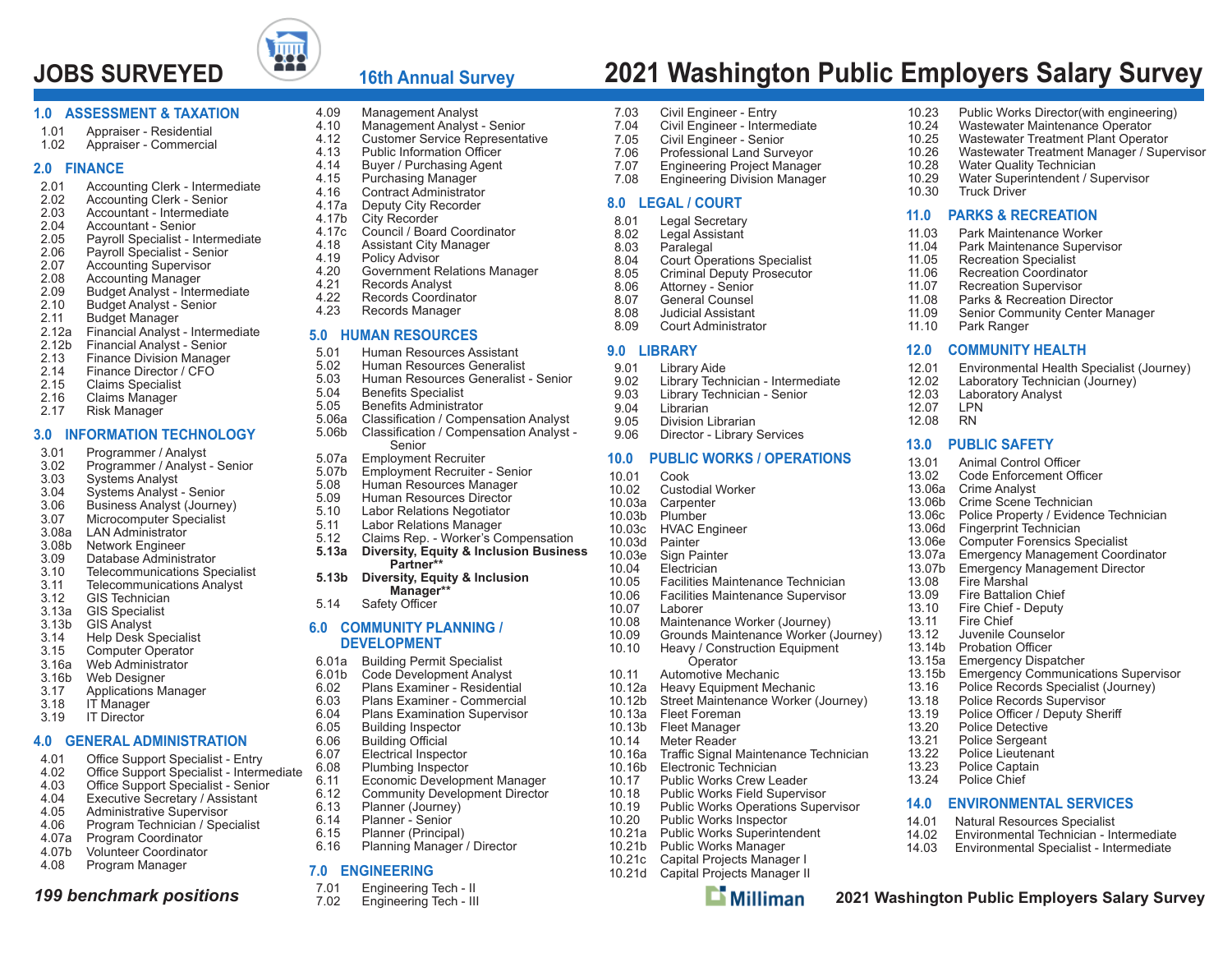# **JOBS SURVEYED - Alphabetically 2021 Washington Public Employers Salary Survey**

| 2.03           | Accountant - Intermediate                                          |
|----------------|--------------------------------------------------------------------|
| 2.04           | <b>Accountant - Senior</b>                                         |
| 2.01           | Accounting Clerk - Intermediate                                    |
| 2.02           | Accounting Clerk - Senior                                          |
| 2.08           | <b>Accounting Manager</b>                                          |
| 2.07           | <b>Accounting Supervisor</b>                                       |
| 4.05           | <b>Administrative Supervisor</b>                                   |
| 13.01          | Animal Control Officer                                             |
| 3.17           | <b>Applications Manager</b>                                        |
| 1.02           | Appraiser - Commercial                                             |
| 1.01           | Appraiser - Residential                                            |
| 4.18           | Assistant City Manager                                             |
| 8.06           | Attorney - Senior                                                  |
| 10.11          | Automotive Mechanic                                                |
| 5.05           | <b>Benefits Administrator</b>                                      |
| 5.04           | <b>Benefits Specialist</b>                                         |
| 2.09<br>2.10   | Budget Analyst - Intermediate<br><b>Budget Analyst - Senior</b>    |
| 2.11           | <b>Budget Manager</b>                                              |
| 6.05           | <b>Building Inspector</b>                                          |
| 6.06           | <b>Building Official</b>                                           |
| 6.01a          | <b>Building Permit Specialist</b>                                  |
| 3.06           | <b>Business Analyst (Journey)</b>                                  |
| 4.14           | Buyer / Purchasing Agent                                           |
| 10.21c         | Capital Projects Manager I                                         |
| 10.21d         | Capital Projects Manager II                                        |
| 10.03a         | Carpenter                                                          |
| 4.17b          | <b>City Recorder</b>                                               |
| 7.03           | Civil Engineer - Entry                                             |
| 7.04           | Civil Engineer - Intermediate                                      |
| 7.05           | Civil Engineer - Senior                                            |
| 2.16           | <b>Claims Manager</b>                                              |
| 5.12           | Claims Rep. - Worker's Compensation                                |
| 2.15           | <b>Claims Specialist</b>                                           |
| 5.06b          | Classification / Compensation Analyst -                            |
|                | Senior                                                             |
| 5.06a<br>6.01b | Classification / Compensation Analyst                              |
| 13.02          | <b>Code Development Analyst</b><br><b>Code Enforcement Officer</b> |
| 6.12           | <b>Community Development Director</b>                              |
| 13.06e         | <b>Computer Forensics Specialist</b>                               |
| 3.15           | <b>Computer Operator</b>                                           |
| 4.16           | <b>Contract Administrator</b>                                      |
| 10.01          | Cook                                                               |
| 4.17c          | Council / Board Coordinator                                        |
| 8.09           | <b>Court Administrator</b>                                         |
| 8.04           | <b>Court Operations Specialist</b>                                 |
| 13.06a         | <b>Crime Analyst</b>                                               |
| 13.06b         | Crime Scene Technician                                             |
| 8.05           | <b>Criminal Deputy Prosecutor</b>                                  |
| 10.02          | <b>Custodial Worker</b>                                            |
| 4.12           | <b>Customer Service Representative</b>                             |
| 3.09           | Database Administrator                                             |
| 4.17a          | Deputy City Recorder                                               |

| 9.06          | Director - Library Services                                    | 3.1          |
|---------------|----------------------------------------------------------------|--------------|
| 5.13b         | Diversity, Equity & Inclusion                                  | 3.1          |
|               | Manager**                                                      | 8.0          |
| 5.13a         | Diversity, Equity & Inclusion                                  | 13.1         |
|               | <b>Business Partner**</b>                                      | 5.1          |
| 9.05          | Division Librarian                                             | 5.1          |
| 6.11          | Economic Development Manager                                   | 12.0         |
| 6.07          | <b>Electrical Inspector</b>                                    | 12.0         |
| 10.04         | Electrician                                                    | 10.0         |
| 10.16b        | Electronic Technician                                          | 3.0          |
| 13.15b        | <b>Emergency Communications Supervisor</b>                     | 8.0          |
| 13.15a        | <b>Emergency Dispatcher</b>                                    | 8.0          |
| 13.07a        | <b>Emergency Management Coordinator</b>                        | 9.0          |
| 13.07b        | Emergency Management Director                                  | 9.0          |
| 5.07a         | <b>Employment Recruiter</b>                                    | 9.0          |
| 5.07b<br>7.08 | <b>Employment Recruiter - Senior</b>                           | 9.0<br>12.0  |
| 7.07          | <b>Engineering Division Manager</b>                            | 10.0         |
| 7.01          | Engineering Project Manager<br>Engineering Tech - II           | 4.0          |
| 7.02          | Engineering Tech - III                                         | 4.1          |
| 12.01         | Environmental Health Specialist                                | 10.1         |
|               | (Journey)                                                      | 3.0          |
| 14.03         | Environmental Specialist - Intermediate                        | 14.0         |
| 14.02         | Environmental Technician - Intermediate                        | 3.0          |
| 4.04          | Executive Secretary / Assistant                                | 4.0          |
| 10.06         | <b>Facilities Maintenance Supervisor</b>                       | 4.0          |
| 10.05         | Facilities Maintenance Technician                              | 4.0          |
| 2.14          | Finance Director / CFO                                         | 10.0         |
| 2.13          | <b>Finance Division Manager</b>                                | 8.0          |
| 2.12a         | Financial Analyst - Intermediate                               | 11.0         |
| 2.12b         | Financial Analyst - Senior                                     | 11.0         |
| 13.06d        | Fingerprint Technician                                         | 11.1         |
| 13.09         | <b>Fire Battalion Chief</b>                                    | 11.0         |
| 13.11         | <b>Fire Chief</b>                                              | 2.0          |
| 13.10         | Fire Chief - Deputy                                            | 2.0          |
| 13.08         | Fire Marshal                                                   | 6.1          |
| 10.13a        | <b>Fleet Foreman</b>                                           | 6.1          |
| 10.13b        | Fleet Manager                                                  | 6.1          |
| 8.07          | General Counsel                                                | 6.1          |
| 3.13b         | <b>GIS Analyst</b>                                             | 6.0          |
| 3.13a         | <b>GIS Specialist</b>                                          | 6.0          |
| 3.12          | <b>GIS Technician</b>                                          | 6.0          |
| 4.20          | <b>Government Relations Manager</b>                            | 10.0         |
| 10.09         | Grounds Maintenance Worker (Journey)                           | 6.0          |
| 10.10         | Heavy / Construction Equipment                                 | 13.2<br>13.2 |
| 10.12a        | Operator                                                       | 13.2         |
| 3.14          | <b>Heavy Equipment Mechanic</b><br><b>Help Desk Specialist</b> | 13.2         |
| 5.01          | Human Resources Assistant                                      | 13.1         |
| 5.09          | <b>Human Resources Director</b>                                | 13.0         |
| 5.02          | Human Resources Generalist                                     | 13.1         |
| 5.03          | Human Resources Generalist - Senior                            | 13.1         |
| 5.08          | Human Resources Manager                                        |              |
|               |                                                                |              |

10.03c HVAC Engineer

| 3.19              | <b>IT Director</b>                              | 13.21         | Police Sergeant                                       |
|-------------------|-------------------------------------------------|---------------|-------------------------------------------------------|
| 3.18              | <b>IT Manager</b>                               | 4.19          | <b>Policy Advisor</b>                                 |
| 8.08              | <b>Judicial Assistant</b>                       | 13.14b        | <b>Probation Officer</b>                              |
| 13.12             | Juvenile Counselor                              | 7.06          | Professional Land Surveyor                            |
| 5.11              | Labor Relations Manager                         | 4.07a         | Program Coordinator                                   |
| 5.10              | Labor Relations Negotiator                      | 4.08          | Program Manager                                       |
| 12.03             |                                                 | 4.06          | Program Technician / Specialist                       |
| 12.02             | <b>Laboratory Analyst</b>                       | 3.01          |                                                       |
| 10.07             | Laboratory Technician (Journey)<br>Laborer      | 3.02          | Programmer / Analyst<br>Programmer / Analyst - Senior |
|                   | <b>LAN Administrator</b>                        | 4.13          | <b>Public Information Officer</b>                     |
| 3.08a<br>8.02     |                                                 | 10.17         | <b>Public Works Crew Leader</b>                       |
| 8.01              | Legal Assistant<br>Legal Secretary              | 10.23         | Public Works Director(with engineering)               |
| 9.04              | Librarian                                       | 10.18         | Public Works Field Supervisor                         |
|                   |                                                 | 10.20         |                                                       |
| 9.01              | <b>Library Aide</b>                             | 10.21b        | <b>Public Works Inspector</b>                         |
| 9.02              | Library Technician - Intermediate               |               | <b>Public Works Manager</b>                           |
| 9.03              | Library Technician - Senior                     | 10.19         | <b>Public Works Operations Supervisor</b>             |
| 12.07             | <b>LPN</b>                                      | 10.21a        | Public Works Superintendent                           |
| 10.08             | Maintenance Worker (Journey)                    | 4.15<br>4.21  | <b>Purchasing Manager</b>                             |
| 4.09              | <b>Management Analyst</b>                       | 4.22          | Records Analyst                                       |
| 4.10              | Management Analyst - Senior<br>Meter Reader     | 4.23          | <b>Records Coordinator</b>                            |
| 10.14             |                                                 |               | Records Manager                                       |
| 3.07              | Microcomputer Specialist                        | 11.06         | <b>Recreation Coordinator</b>                         |
| 14.01             | Natural Resources Specialist                    | 11.05         | <b>Recreation Specialist</b>                          |
| 3.08 <sub>b</sub> | Network Engineer                                | 11.07<br>2.17 | <b>Recreation Supervisor</b>                          |
| 4.01              | Office Support Specialist - Entry               |               | Risk Manager                                          |
| 4.02              | Office Support Specialist - Intermediate        | 12.08<br>5.14 | <b>RN</b>                                             |
| 4.03              | Office Support Specialist - Senior              |               | Safety Officer                                        |
| 10.03d            | Painter                                         | 11.09         | Senior Community Center Manager                       |
| 8.03              | Paralegal                                       | 10.03e        | Sign Painter                                          |
| 11.04             | Park Maintenance Supervisor                     | 10.12b        | Street Maintenance Worker (Journey)                   |
| 11.03<br>11.10    | Park Maintenance Worker<br>Park Ranger          | 3.03<br>3.04  | Systems Analyst<br><b>Systems Analyst - Senior</b>    |
| 11.08             | Parks & Recreation Director                     | 3.11          | <b>Telecommunications Analyst</b>                     |
| 2.05              | Payroll Specialist - Intermediate               | 3.10          | <b>Telecommunications Specialist</b>                  |
| 2.06              |                                                 | 10.16a        | Traffic Signal Maintenance Technician                 |
| 6.14              | Payroll Specialist - Senior<br>Planner - Senior | 10.30         | <b>Truck Driver</b>                                   |
| 6.13              | Planner (Journey)                               | 4.07b         | <b>Volunteer Coordinator</b>                          |
| 6.15              | Planner (Principal)                             | 10.24         | Wastewater Maintenance Operator                       |
| 6.16              | Planning Manager / Director                     | 10.26         | Wastewater Treatment Manager /                        |
| 6.04              | <b>Plans Examination Supervisor</b>             |               | Supervisor                                            |
| 6.03              | Plans Examiner - Commercial                     | 10.25         | Wastewater Treatment Plant Operator                   |
| 6.02              | <b>Plans Examiner - Residential</b>             | 10.28         | Water Quality Technician                              |
| 10.03b            | Plumber                                         | 10.29         | Water Superintendent / Supervisor                     |
| 6.08              | Plumbing Inspector                              | 3.16a         | Web Administrator                                     |
| 13.23             | Police Captain                                  | 3.16b         | Web Designer                                          |
| 13.24             | Police Chief                                    |               |                                                       |
| 13.20             | <b>Police Detective</b>                         |               |                                                       |
| 13.22             | Police Lieutenant                               |               |                                                       |
| 13.19             | Police Officer / Deputy Sheriff                 |               |                                                       |
|                   |                                                 |               |                                                       |

- 13.06c Police Property / Evidence Technician
- 13.16 Police Records Specialist (Journey)
- 18 Police Records Supervisor
	- $\mathbf{L}$  Milliman

*199 benchmark positions* vater Treatment Manager / *upervisor* vater Treatment Plant Operator Quality Technician Superintendent / Supervisor **Iministrator** esigner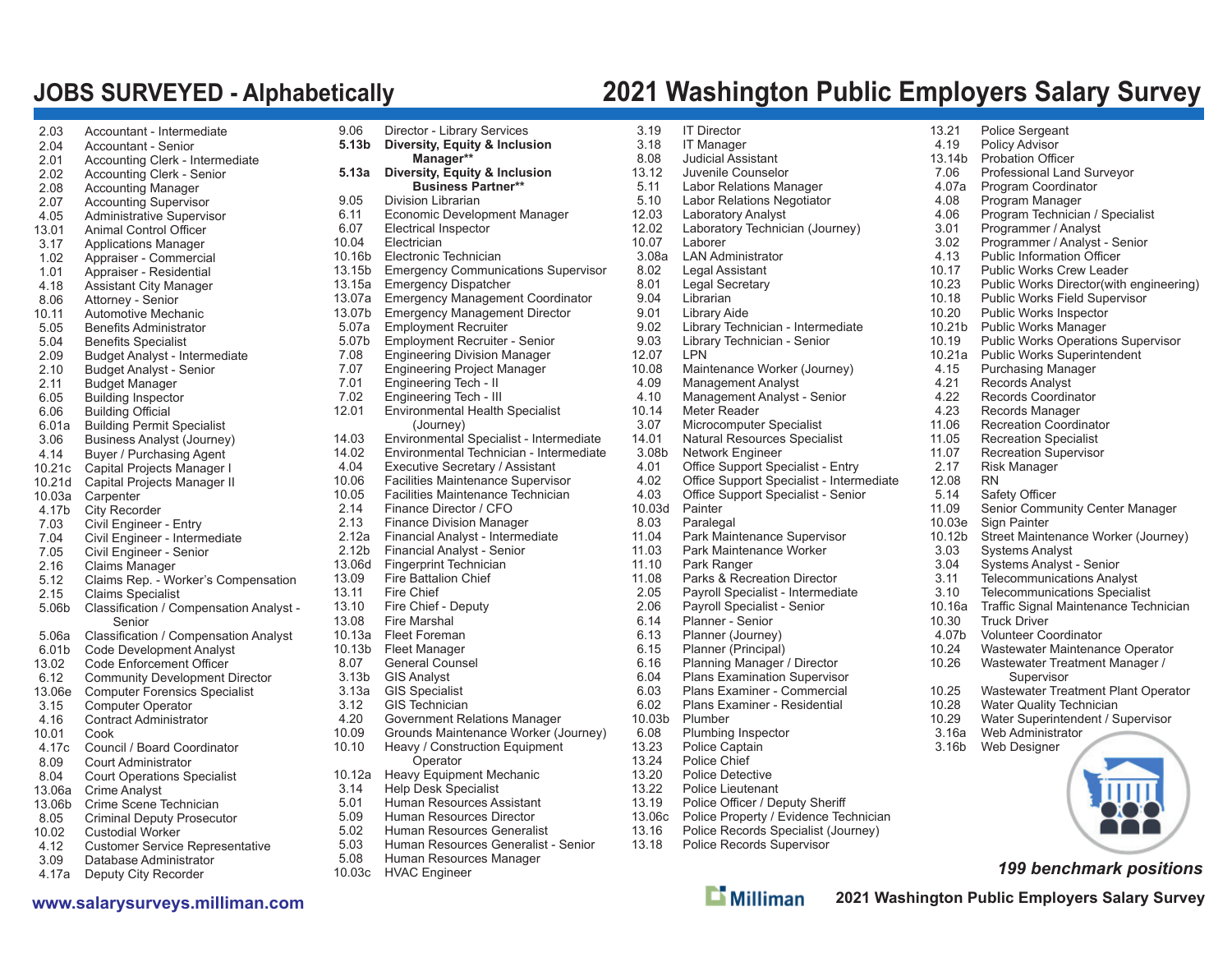# **JOB DESCRIPTIONS**

### **GENERAL GUIDELINES . . .**

- Job descriptions denote the **primary focus of the job**, not necessarily all the duties that might be performed.
- Although some job descriptions may specify a **college degree** as a typical qualification, a degree is usually not an absolute necessity. Equivalent knowledge and experience may be substituted for a degree in many instances. When a degree is mentioned as a typical qualification, it is assumed to be in a related discipline. A Bachelor's Degree is implied unless otherwise stated.
- Most job descriptions specify a **minimum length**  of experience as a typical qualification. The number of years should be used as a guideline only. Job-related experience is always implied.
- Many jobs in this survey specify a **particular level in a typical job hierarchy** (e.g., Accounting Clerk (Senior)). All job titles in this survey which do not identify a level (e.g., senior) are referring to the intermediate level. Organizations with a one-level job (no entry or senior level) will usually be able to match their job to the intermediate level.
- The **intermediate level** is considered a fully trained, fully proficient level.

### **1.0 ASSESSMENT & TAXATION**

#### **1.01 Appraiser - Residential**

*Performs residential appraisals for valuation purposes in accordance with State statutes, conducting sales data analysis and research and annual adjustments* • Prepares and presents assessor's responses to petitions to the Board of Equalization and the State Board of Tax Appeals *• This* is a journey level position that may assist in training entry-level appraisers *• Typically requires a 4 year degree and 3-5 years of experience plus State accreditation.* 

#### **1.02 Appraiser - Commercial**

*Performs commercial appraisals to establish appropriate market value market for tax assessments. Inspects commercial property for quality construction, condition and functional design to assure accurate appraisal of market value* • Works independently and requires a broad-scope knowledge of zoning, building and related construction practices and building and land values • May assist in training entry-level appraisers • *Typically requires a 4 year degree and 3-5 years of experience plus State accreditation.*

### **2.0 FINANCE**

#### **2.01 Accounting Clerk - Intermediate**

*Performs a variety of clerical duties related to accounting* • Posts to journals, ledgers and other accounting records • Prepares statements, invoices and routine reports, verifies records • May be responsible for a specific accounting function such as accounts receivable or accounts payable • *This is the intermediate level position where incumbent works under general supervision • Typically requires a working knowledge of bookkeeping principles and 1-2 years of related experience.* 

### **2.02 Accounting Clerk - Senior**

Performs complex clerical duties related to accounting • Analyzes accounting documents for accuracy, traces and investigates transactions to resolve questionable data and takes corrective action when necessary • Prepares moderately complex financial reports and analysis • May assist less senior clerks with reconciliation of complex problems • May be responsible for a specific accounting function such as accounts receivable or accounts payable • This is a senior level position typically requiring 2-4 years of related experience or equivalent background. *NOTE: Do not report payroll clerks here.*

### **2.03 Accountant - Intermediate**

*Performs moderately complex accounting activities relating to the maintenance of a complete and accurate general ledger and resulting managerial reports and*  financial statements • Keeps comprehensive and complex accounts requiring the analysis of accounting transactions and the establishment or maintenance of accounting controls • Prepares monthly financial statements and operating reports for distribution to management and other personnel • *This is the intermediate level position typically requiring a bachelor's degree, or experience equivalent to a degree in accounting or business administration, and 2-4 vears of significant accounting experience.* 

### **2.04 Accountant - Senior**

*Responsible for complex activities associated with maintaining ledger accounts and for developing financial statements and reports* • This is the most senior skill level but does not include supervisory experience • May provide functional advice or training to less experienced accounting positions • *This is the senior level position typically requiring course work or experience equivalent to a degree in accounting or business administration* 

*• Typically requires a minimum of 4 years accounting experience, a strong knowledge of accounting theories and principles and a working knowledge of the organization's practices.*



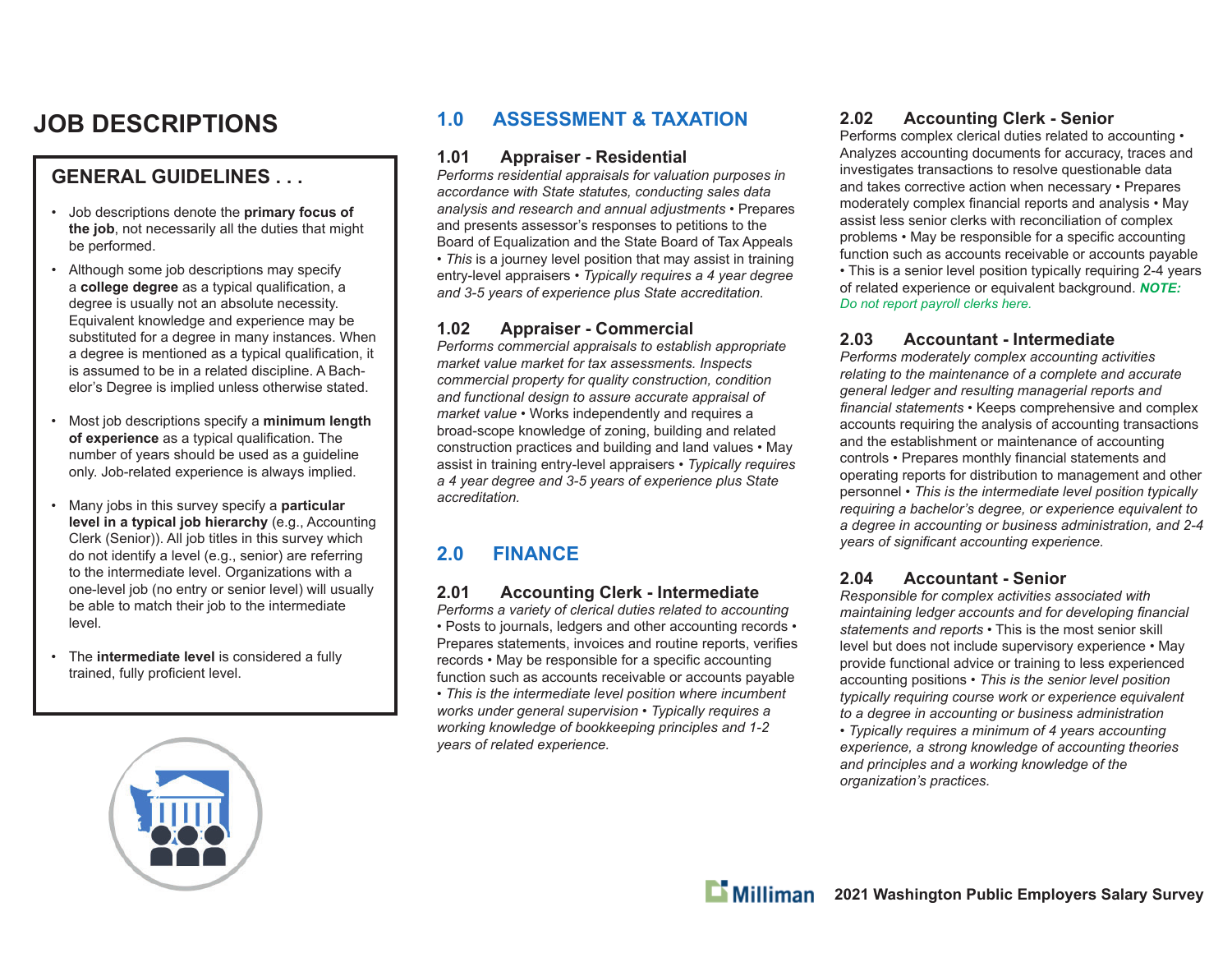### **2.05 Payroll Specialist - Intermediate**

*Analyzes, prepares, and inputs payroll data, typically using an automated system to produce accurate and timely payroll* • Reviews and resolves errors from edits • Resolves employee and supervisory payroll questions • Analyzes payroll reports and provides results to supervisor • *This is an intermediate level position requiring 2-4 years of accounting/payroll related experience and data terminal input skills.*

#### **2.06 Payroll Specialist - Senior**

*Performs duties necessary for the accurate calculation of wages, maintenance of records and distribution of payroll reports and withheld monies* • In addition, the incumbent performs advanced functions such as preparing payroll journal entries and general ledger account reconciliations, depositing withheld payroll taxes, completing quarterly and year-end tax reports and balancing and distributing W-2s • Via interpretation and application, ensure compliance with Federal/State Tax and Wage and Hour laws, the organization's policies/procedures and benefit programs as they relate to payroll • May function as primary contact for payroll questions, instructions, training and problem resolution • *Typically requires 3-5 years of experience in all areas of payroll processing, knowledge of tax laws and accounting practices, strong analytical and communication skills • No supervisory responsibilities; may act as lead.*

### **2.07 Accounting Supervisor**

*Supervises nonexempt employees in an accounting department* • May specialize in a functional area such as accounts payable, accounts receivable, or payroll • Communicates with other departments regarding interaction of activities and schedules • Implements and reviews operating procedures • This is a first*line supervisory position typically requiring 5 years of accounting experience or a bachelor's degree plus 1 year of accounting experience.*

### **2.08 Accounting Manager**

*Coordinates and manages the maintenance of the general ledger and the production of various financial statements, reports and statistics reflecting cash balances and other* financial results • Formulates and administers approved accounting practices throughout the organization to insure financial and operating reports accurately reflect the condition of the business and provide reliable information necessary to control operations • May direct the following functions through supervisory personnel; Accounts Payable, Accounts Receivable and Payroll • *Typically requires a degree plus 5-8 years of experience in the*  accounting field.

### **2.09 Budget Analyst - Intermediate**

*Prepares operating budget for units or departments based*  on actual performance, previous budget figures, estimated *revenue, expense reports and other factors* • Reviews expenditure of requisitioning departments to ensure conformance to budgetary limitations • Maintains records of expenses, inventories and budget balances • Audits vouchers and expense accounts • Maintains records of actual operating figures for comparison with estimated budget • Assists in installation of budgetary control systems • *This is the intermediate level position requiring course work or experience equivalent to a degree in business, accounting or related discipline • Typically requires 2-4 years related experience and working knowledge of budget techniques, the organization's budget policies and procedures and demonstrated analytical skills.*

### **2.10 Budget Analyst - Senior**

*Prepares operating budget for units or departments based on actual performance, previous budget fi gures, estimated revenue, expense reports and other factors* • Reviews expenditure of requisitioning departments to ensure conformance to budgetary limitations • Maintains records of expenses, inventories and budget balances • Audits vouchers and expense accounts • Maintains records of actual operating figures for comparison with estimated budget • Assists in installation of budgetary control systems • *This is the senior level position requiring course work or experience equivalent to a degree in business, accounting or related discipline • Typically requires 4-6 years related experience and working knowledge of budget techniques, the organization's budget policies and procedures and demonstrated analytical skills.*

### **2.11 Budget Manager**

*Manages the preparation, consolidation, and distribution of budgets and related reports* **•** Directs the analysis of operating results and prepares interpretive reports and recommendations to management **•** Develops budgetary policies and procedures **•** May prepare sales forecasts and/or cost projections **•** May supervise budget staff **•** *This is the top budget position, typically requiring a degree and 5-8 years of experience.*

### **2.12a Financial Analyst - Intermediate**

*Conducts and documents complex fi nancial and budget analysis projects* **•** Performs research and analysis to provide management with financial data and recommendations for use in setting and realizing profit objectives • Evaluates financial alternatives and recommends appropriate action • Evaluates effectiveness of new programs by comparing results with original proposals **•** This *is an intermediate level position typically requiring a degree and 2-4 years of experience.*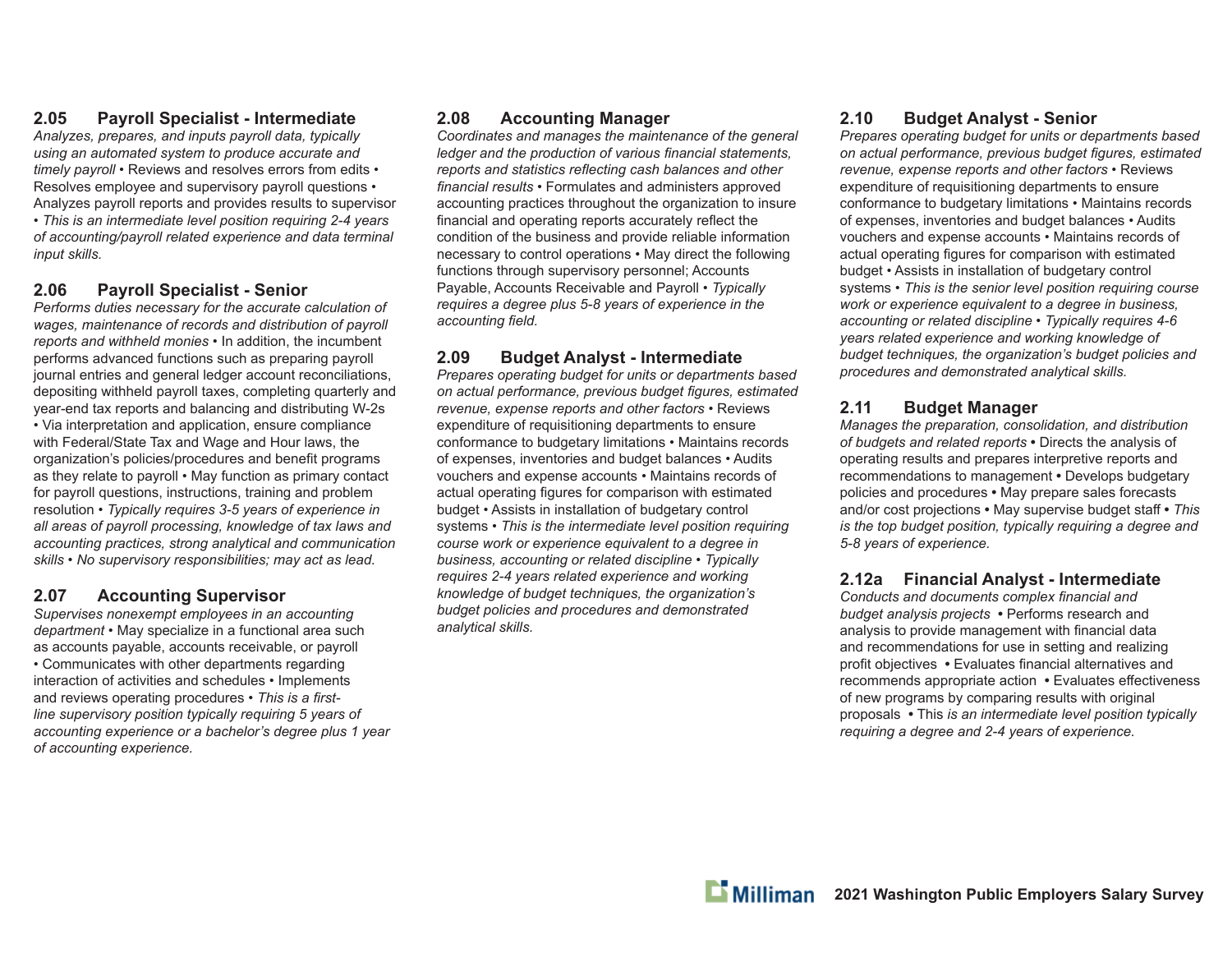### **2.12b Financial Analyst - Senior**

**Conducts and documents complex financial and** *budget analysis projects* • Performs research and analysis to provide management with financial data and recommendations for use in setting and realizing profit objectives • Evaluates financial alternatives and recommends appropriate action • Evaluates e ff ectiveness of new programs by comparing results with original proposals • May provide guidance and training to less experienced sta ff • *This is a senior level position typically requiring a degree and 4-6 years of experience.*

### **2.13 Finance Division Manager**

**Provides financial management to assist departments** *in establishing and achieving their goals and objectives* • Manages the financial function and staff within policy, established professional standards, and legal requirements **•** Provides leadership on project and operational issues to ensure appropriate focus, best utilization of resources, and effective resolution of outstanding issues **•** Consults with management and/ or peer functional managers on financial matters and/ or business issues with financial implications • *Typically requires a bachelor's degree and 5-8 years of experience.*

### **2.14 Finance Director / CFO**

*Plans, organizes, directs and controls the functions of a fi nance department and serves as organization's chief fi nancial o ffi cer* • Develops and implements policies, procedures and practices for the organization's financial systems • Oversees purchase and investment of jurisdiction's funds • May also be accountable for information technology function and/or clerk function • *Top*  financial position, typically requiring a minimum of a 4 year *degree and 8-10 years of experience.*

### **2.15 Claims Specialist**

*Provides cost-e ff ective and timely claims management relating to automobile property damage and liability claims, as well as various general liability and property claims* • Investigates and analyzes potential liability as well as subrogation potential, performs site investigations, contacts witnesses, takes statements, reviews lease documents and other contracts, interfaces with outside adjusters and third party administrators, and negotiates and brings claims to resolution • Analyzes specific loss exposures and collaborates with Risk Management to recommend strategies to minimize losses and provide <sup>e</sup>ff ective loss control as appropriate • *Requires a degree and 3 to 5 years of claims management experience.*

### **2.16 Claims Manager**

*Manages the Claims Management function including providing cost-e ff ective claims management that includes <sup>e</sup>ff ective claims handling, loss prevention and subrogation*

• *Provides guidance to leadership in identifying, analyzing, and minimizing loss to organizational assets* • As working manager, provides leadership and direction to the claims staff while also managing first and third party incidents/claims in the following area -- law enforcement, motor vehicle/auto, public o ffi cials, employment practices, fiduciary, and fidelity (employee dishonesty), as well as other areas unique to public entities • Analyzes, establishes and maintains reserves for litigated as well as non-litigated liability exposures • Assesses loss prevention programs and recommends strategies to minimize loss and provide e ff ective loss control • *Requires a degree and 5 to 7 years of increasingly responsible claims management experience.*

### **2.17 Risk Manager**

*Develops, recommends, and administers risk management, cost containment, and loss prevention programs* **•** Coordinates the review and analysis of these management programs for the effectiveness of coverage and to reduce costs and losses **•** Coordinates between line management, outside vendors, consultants, and attorneys **•** Negotiates and reviews insurance policies **•**  May supervise the activities of risk analyst professionals **•**  *Typically requires a degree and 5-8 years of experience. NOTE: Intended to be the top level of this function within smaller organizations, or typically the 2nd or 3rd level within larger organizations.*

### **3.0 INFORMATION TECHNOLOGY**

#### **3.01 Programmer / Analyst**

*Programs and analyzes moderately complex projects* • Assists senior analysts on large-scale or complex projects • Codes, debugs, and documents programs • *This is the intermediate level typically requiring a bachelor's degree in computer science, or related vocational training and 2-4 years of programming experience.*

#### **3.02 Programmer / Analyst - Senior**

*Performs complex analysis and applications programming* • Coordinates user requirements with system specifications • Prepares flow charting • Codes, debugs, and documents programs • *This is the senior level typically requiring a bachelor's degree in computer science, or related vocational training and 4-6 years of experience in programming and analysis.*

### **3.03 Systems Analyst**

Analyzes and modifies existing data systems • Determines system specifications and record layouts and develops procedures to process information • Interfaces with users and develops a system to meet user needs • Analyzes and modifies the system design • Evaluates and recommends equipment modifications or additions • This is the *intermediate level typically requiring a computer science degree and 2-4 years of experience in systems analysis.*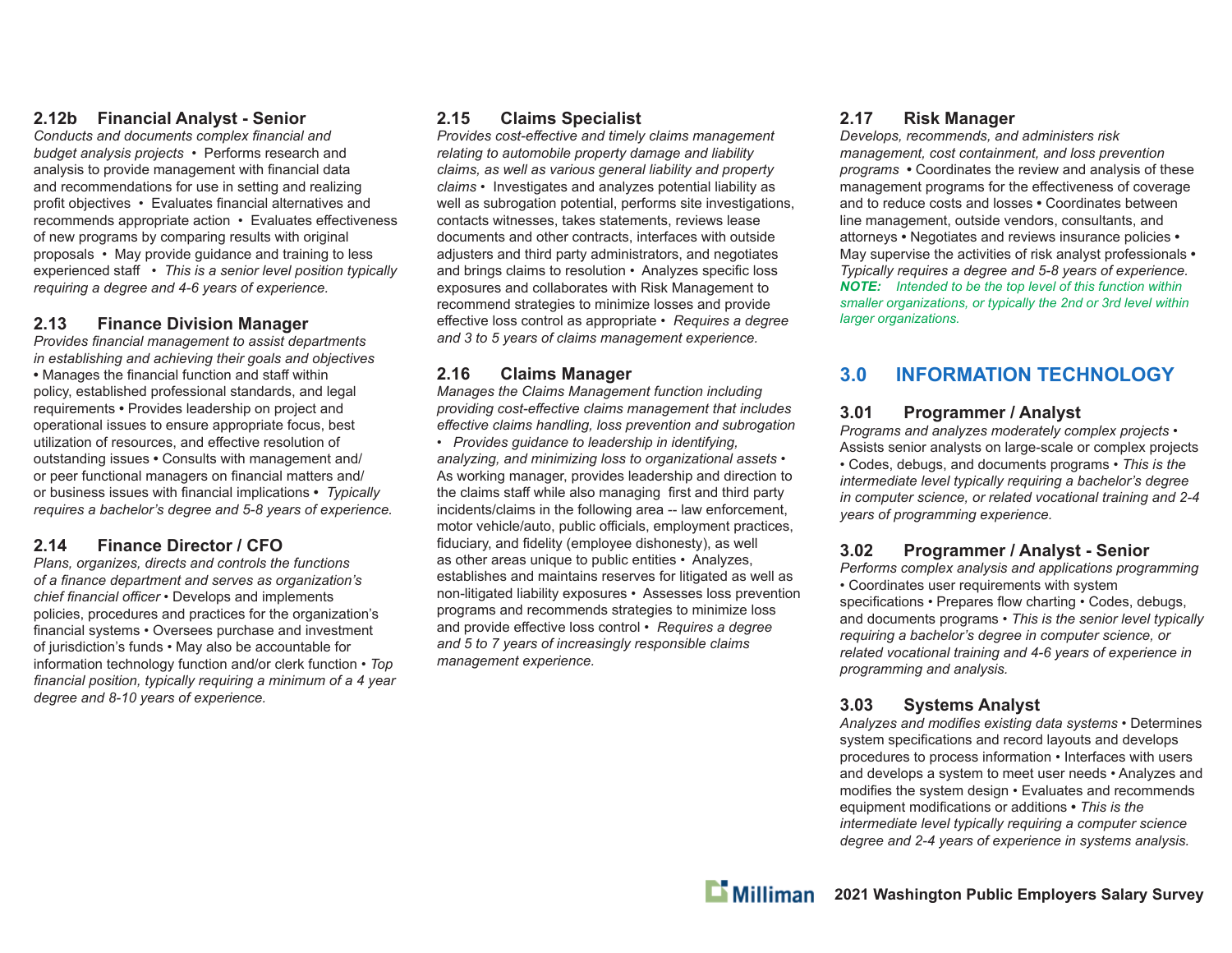### **3.04 Systems Analyst - Senior**

*Defi nes, develops, and analyzes systems for business,*  scientific, or engineering applications • Reviews, implements, and/or revises existing or new systems • Interfaces with users to identify requirements and resolve problems • May be functional lead over programmers and coordinate the activities of a small project • *This is the senior level typically requiring a computer science degree and 4-6 years of experience in systems analysis.*

### **3.06 Business Analyst (Journey)**

*Applies a thorough knowledge of the needs of a business unit and knowledge of systems technology to identify and design improvements for computer based systems* • Coordinates functional requirements of business unit and technical solutions with systems personnel • Devises test plans, builds test data, and tests new or enhanced applications functions • Develops and delivers training • Has extensive experience in business functions and so information technology knowledge and skill • May or may not be within the IT department • *Typically requires a 4 year degree and more than 2 years direct business experience.*

#### **3.07 Microcomputer Specialist**

*Provides hardware and software support for LAN users* • Performs LAN/hard disk back-ups and assists end users with questions and problems • Installs and maintains software and peripherals, performs configuration of hardware and troubleshoots hardware problems • May provide individual based training • *Typically requires 2-4 years of experience.*

#### **3.08a LAN Administrator**

*Installs, configures and maintains software and hardware connected to the LAN (local area network) server and workstations* • Interfaces with other departments, vendors or consultants to resolve problems • Ensures conformance with information systems and the organization's objectives • Provides training or individual assistance to users • Oversees backup and security procedures • Plans for hardware and software upgrades • Coordinates the work of outside specialists • *This an intermediate level position typically requiring 2-4 years network support experience* • *Typically requires Microsoft or Novell network engineer certifi cation.*

#### **3.08b Network Engineer**

*Performs planning, forecasting, and implementing network systems (wireless and/or VoIP) of moderate complexity* **•** Participates in network planning, architecture design and engineering, including communication architectures, topologies, hardware, software, transmission and signaling links and protocols **•** Work product is a complete network configuration • Evaluates and tests new products and develops documentation of technical standards and interface applications **•** Performs system tuning and makes recommendations for improvement **•** *Typically has a Bachelor's Degree in Computer Science or other*  related field and at least 3 years of IT work experience in *infrastructure/network environments performing network engineering work.*

### **3.09 Database Administrator**

*Oversees the technical design and development of IT*  databases and associated master files • Coordinates efforts with systems, operations and technical support staff to establish and modify databases and master files, and ensures database quality, integrity and performance • Plans, establishes and maintains allocation control over the availability of disk space for existing and projected requirements • May supervise Database Analysts • *Typically requires a degree and in-depth knowledge and experience with database management systems and associated utility software.*

### **3.10 Telecommunications Specialist**

*Programs, troubleshoots, and implements telecommunications systems which may include: PBX voice switching systems, voice processing systems (e.g. voice mail), the voice network, integrated workstations, telecommunications cable/wiring plans, cellular and paging equipment, and all related products and services* • *Typically requires up to 2 years of experience.* 

### **3.11 Telecommunications Analyst**

*Designs, programs, coordinates and implements telecommunications systems which may include: PBX voice switching systems, voice processing systems (e.g. voice mail), the voice network, integrated workstations, telecommunications cable/wiring plans, cellular and paging equipment, and all related products and services* • Assesses business requirements, performs immediate design and programming, or escalates projects to engineering • Analysts are responsible for the ongoing administration of voice technology and network systems to include telephone station hardware/software changes, software upgrades, tra ffi c analysis and reporting • *Typically requires 3-5 years of experience.* 

### **3.12 GIS Technician**

*Collect, compile, analyze and digitize geospatial and tabular data to produce maps and related products* • Maintain the accuracy of the GIS databases, technical files and documentation • Perform moderately complex analysis on data • *This is the first level in a 2 level series typically requires 1-3 years of experience.*

### **3.13a GIS Specialist**

*Responsible for creating and maintaining a GIS mapping system* • Applies specialized GIS software knowledge and technical principles to projects and assignments • Under limited supervision, coordinates specialized projects • Responsible for creating, collecting, compiling, manipulating and maintaining data for various GIS applications as well as maintaining the accuracy of the GIS database(s) and technical files and documentation • *Typically requires a 2 year degree in a related course of study and 3-5 years of experience.*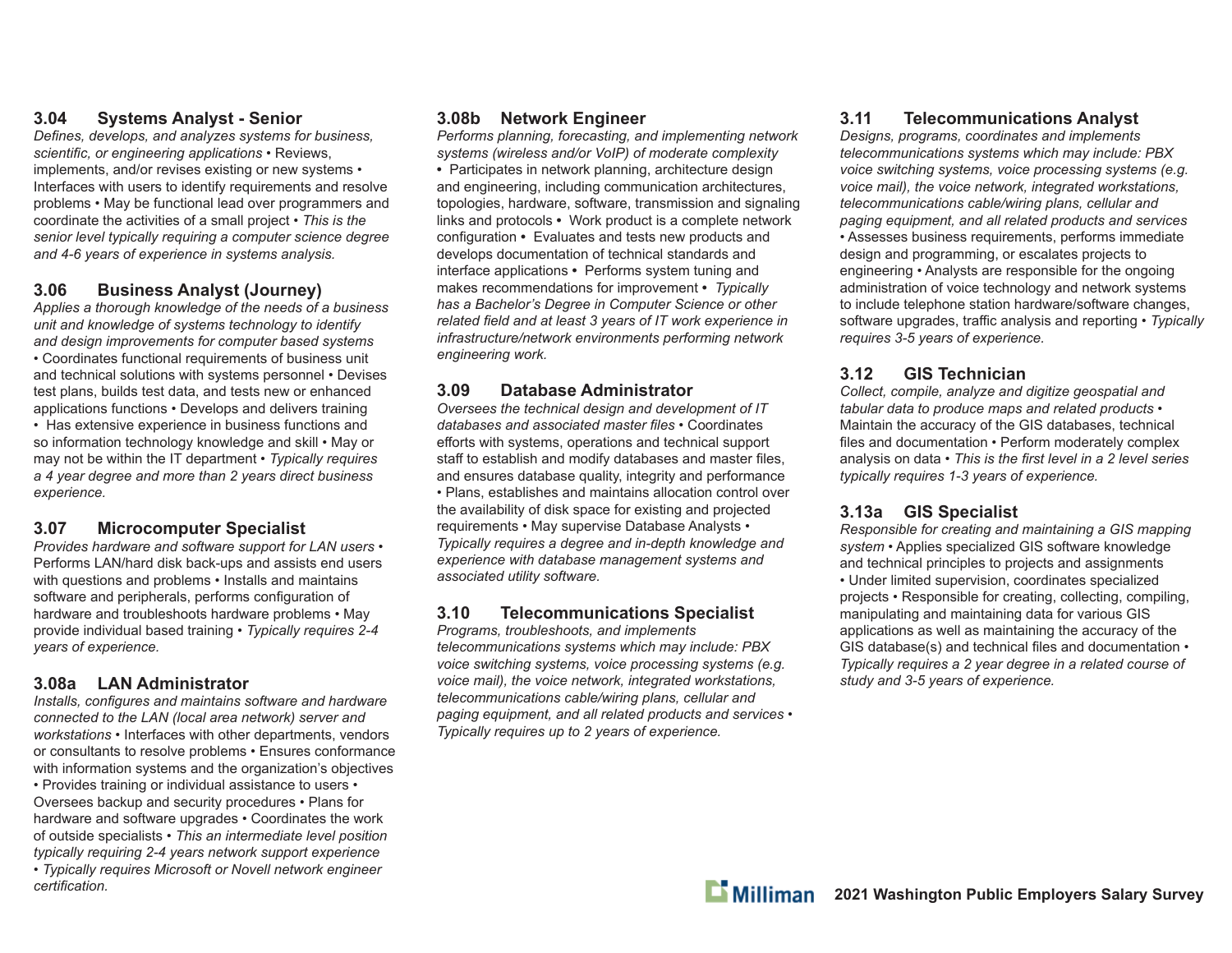### **3.13b GIS Analyst**

*Designs, develops and implements GIS applications* • Provides programming and custom application development of the GIS database and streamlines and enables efficient use of GIS software and operating systems • Provides analysis of GIS data, including analysis of complex user requirements, and evaluating potential GIS software and tools • *Typically requires a bachelor's degree in geography, computer science,*  planning or related field, and 3 years of experience in GIS *analysis, programming, application and data development.*

### **3.14 Help Desk Specialist**

*Provides support services to internal and/or external users of the organization's computer systems and network* • Acts as first-level problem identifier and resolver • Coordinates user problems resolution with appropriate resource if necessary • *Typically a senior level nonexempt or entry level exempt position requiring 2 years of experience.*

### **3.15 Computer Operator**

*Maintains automated processing schedules* • Assists in handling special problems and projects • Implements proper schedules, attends to procedures and corrects problems as they occur • Logs machine failures and program errors and makes corrections • *This is the intermediate level position typically requiring 1-2 years of experience.*

### **3.16a Web Administrator**

*Provides technical leadership, consultation, strategic planning and administration of the software infrastructure for the organization's intranet/internet* • Consults with project teams and business units on developing and implementing web pages and applications • Performs these duties within multiple functions, a division, across divisions, or for mission critical functions • *Typically requires 5-7 years IT experience, including 3 years internet/client server experience.*

### **3.16b Web Designer**

*Creates and develops the graphic design and layout for agency website* • Works to establish visual, navigational and commercial web standards related to the site's performance and presentation • Works with bureau sta ffto determine the site content; selects appropriate methods and styles to best communicate information and ideas and determine cost-effective production methods • Utilizes a wide variety of media including specialized software, graphic design, photography, etc. • *Typically requires a bachelor's degree with online design program preferable, and 3 years of online creative design experience • Knowledge of JAVA, HTML, CGI-script programming.*

### **3.17 Applications Manager**

*Manages application systems analysis and programming activities* **•** Directs feasibility studies, time and cost estimates, and the development of new or revised applications **•** Coordinates systems development activities to establish priorities, resolve technical problems, and maintain standardized documentation **•** Supervises systems analysis and programming sta ff **•** *Typically requires a degree and 5-8 years of experience.*

### **3.18 IT Manager**

*Manages all IT activities, including systems analysis, programming, computer systems, and auxiliary operations* **•** Provides IT services to all user departments **•** Establishes technical standards, methods, and priorities **•** Advises senior management on IT plans, projects, and capabilities **•** Supervises all IT sta ff **•** Typically *requires a degree and 8 or more years of experience. NOTE: Intended to be the top level of this function within smaller organizations, or typically the 2nd or 3rd level within larger organizations.*

### **3.19 IT Director**

*Manages all IT activities, including systems analysis, programming, computer systems, and auxiliary operations* **•** Provides IT services to all user departments **•** Establishes technical standards, methods, and priorities **•** Advises senior management on IT plans, projects, and capabilities **•** Directs all IT sta ff **•** Typically *requires a degree and 8 or more years of experience. NOTE: Not intended for smaller organizations. This is typically the 1st or 2nd level of this function within larger organizations. This position typically has subordinate managers.*

### **4.0 GENERAL ADMINISTRATION**

**4.01 O** *Performs routine clerical and secretarial duties* • **Office Support Specialist - Entry** Assignments are well defined and require minimal judgment • Sets up and maintains files, transcribes dictation, types letters, memos and reports, screens calls and takes messages • Works under close supervision • Entry level position requiring demonstrated basic secretarial skills • May require working knowledge of office equipment, including word processing or spreadsheet software • *Typically requires 6 months to 1 year clerical experience.*

#### **4.02 O ffi ce Support Specialist - Intermediate**

*Performs moderately complex clerical and secretarial duties* • Assignments require a basic knowledge of practices and procedures of the function • Sets up and maintains files, prepares reports, agendas, memos and correspondence • May prepare documents from rough draft to final form • Transcribes dictation, answers routine correspondence, arranges meetings, makes appointments, screens calls and takes messages • Works under limited supervision • *This is the intermediate level position typically requiring demonstrated secretarial skills and a working knowledge of o ffi ce equipment, including word processing and spreadsheet software, with 1-2 years of secretarial experience.*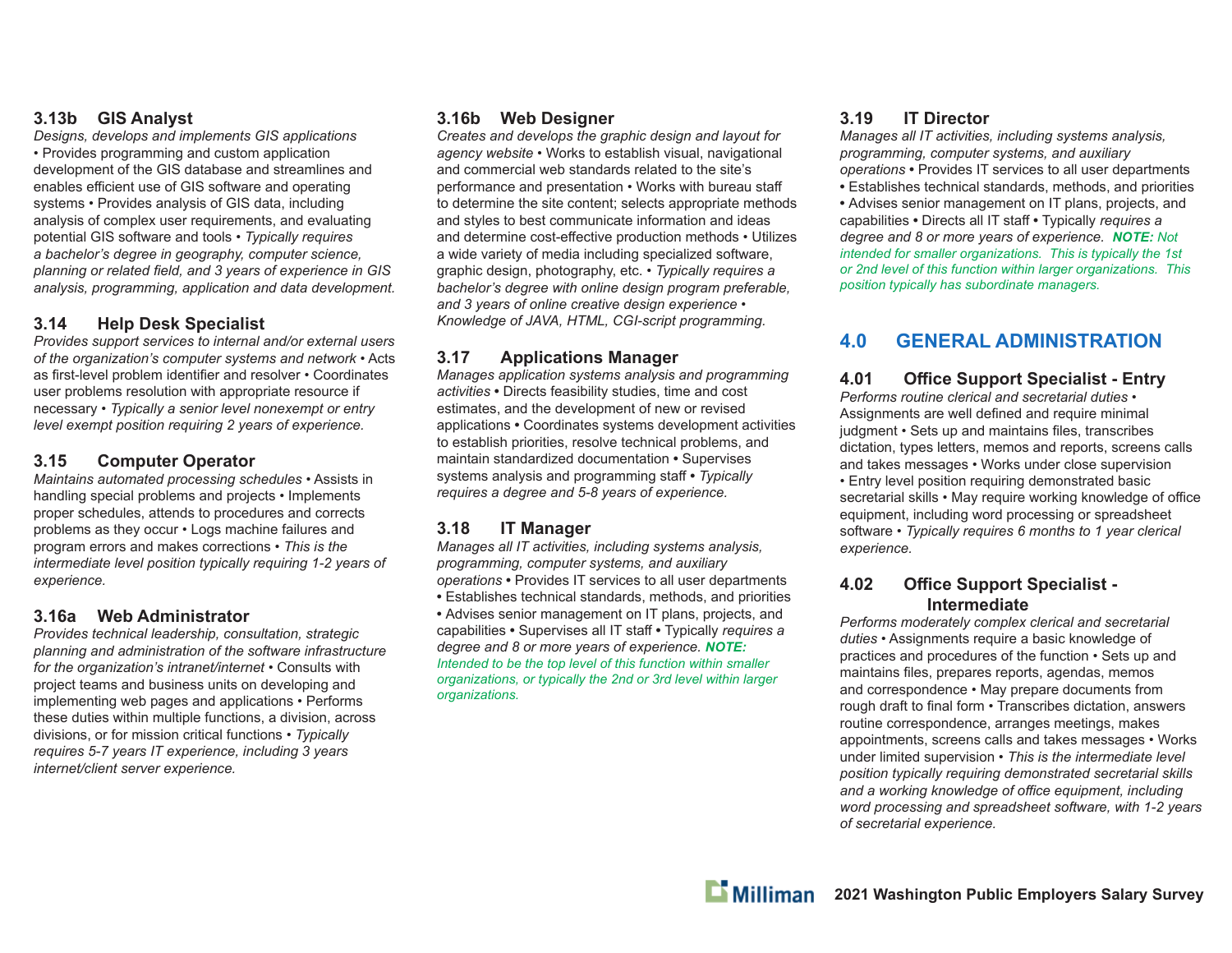### **4.03 Offi ce Support Specialist - Senior**

*Performs complex clerical and secretarial duties requiring judgment in solving problems and making routine recommendations* • Requires knowledge of practices and procedures of the division and organization • Usually reports to a manager or director • Sets up and administers filing system, transcribes dictation, types letters, memos, and correspondence • Typing may be from rough draft • Initiates required administrative reports • Arranges meetings and makes appointments • Generally takes responsibility for handling details for an individual manager or managers • Works under general supervision • May direct the work of lower level secretaries and/or clerical employees • *This is the senior level position typically requiring advanced secretarial skills, with 2-4 years secretarial experience* • *Excludes legal and executive secretaries.*

### **4.04 Executive Secretary / Assistant**

*Performs complex secretarial and administrative duties directly for senior management* • Work requires independent judgment and initiative on assignments that are sensitive in nature and demonstrated ability to deal with high level contacts inside and outside the organization • Gathers and prepares information relative to the executive's function • *This is the executive level support position typically requiring an in-depth knowledge of the organization's practices, structure and a high degree of technical skills with a minimum of 5 years of experience.*

### **4.05 Administrative Supervisor**

*Directs the work activities of clerical and administrative employees* • Determines work procedures, prepares work schedules and expedites work flow • Inspects and reviews quality and quantity of work • Recommends salaries, administers performance reviews, trains staff, prepares initial budget and recommends and implements procedures to increase efficiency • Has responsibility for hiring and firing • *This is the first level supervisor typically requiring course work or experience in business administration, offi ce sciences, or equivalent • Typically requires knowledge of area of specialization, organization policies and procedures, supervisory skills, planning and coordinating skills and oral and written communication skills.*

### **4.06 Program Technician / Specialist**

*Performs a variety of moderate to complex technical activities in support of a program requiring specialized knowledge of assigned program, projects or function* • Serves as a bridge class between the administrative support/clerical job family and the professional job family within the program • Performs technical, administrative and research functions or projects requiring specialized training and knowledge of the program and an ability to plan and coordinate using independent judgment and limited supervision • *Typically requires 2 years of college coursework and 3 years of experience in administrative support or work in a technical program.*

### **4.07a Program Coordinator**

*Plans, organizes, coordinates and evaluates a small to moderate-sized program or project* • Plans and monitors performance against program goals and objectives and ensures program results • Interacts with internal and external program or project stakeholders to build program support • *Requires strong analytical and communications skills and program/project management capabilities* • *May provide program leadership and work direction of other program support staff* • *Typically requires a bachelor's degree and 2-4 years related experience.*

### **4.07b Volunteer Coordinator**

*Develops, administers, and reviews programs utilizing volunteers to support departmental needs, including program planning and coordination, program promotion and marketing, recruitment, training and supervision of volunteers and related activities* • *Typically requires a bachelor's degree in business or public relations, human services, planning, or related field, and 2 or more years of experience in public involvement processes or* 

*coordination of volunteer services.*

### **4.08 Program Manager**

*Manages one or more major programs with organizationwide implications such as the community dispute resolution program, the neighborhood program, solid waste/recycling franchise program, community garden, municipal code services or programs of similar scope and responsibility* **•** Supervises regular employees involved in the provision of services in assigned program area(s) **•** May actively recruit, train and supervise volunteers for program areas and other activities **•** *Typically requires a bachelor's degree, and 5 years of experience in administration of a similar program area.*

### **4.09 Management Analyst**

*Conducts analyses of programs, processes, procedures or related business issues* **•** Projects may cross organizational boundaries with a variety of objectives which may include revenue generation, operational efficiencies, service, productivity, and/or cost effectiveness **•** Contributes to business decisions through analytical role, recommendations, and/or implementation **•** Incorporates knowledge of industry "best practices" in findings and recommendations **•** *This is the journey level position and typically requires a bachelor's degree and 2-4 years of experience.*

### **4.10 Management Analyst - Senior**

*Duties emphasize research, analysis, and development of recommendations in areas such as budgeting and fi nancial planning, organizational analysis, policy formulation and service delivery* **•** May be assigned in a number of areas including finance, internal audit and operational areas **•** Positions at this level typically involve organization-wide responsibilities **•** *This is the senior level position and typically requires a bachelor's degree and 5-8 years of experience.*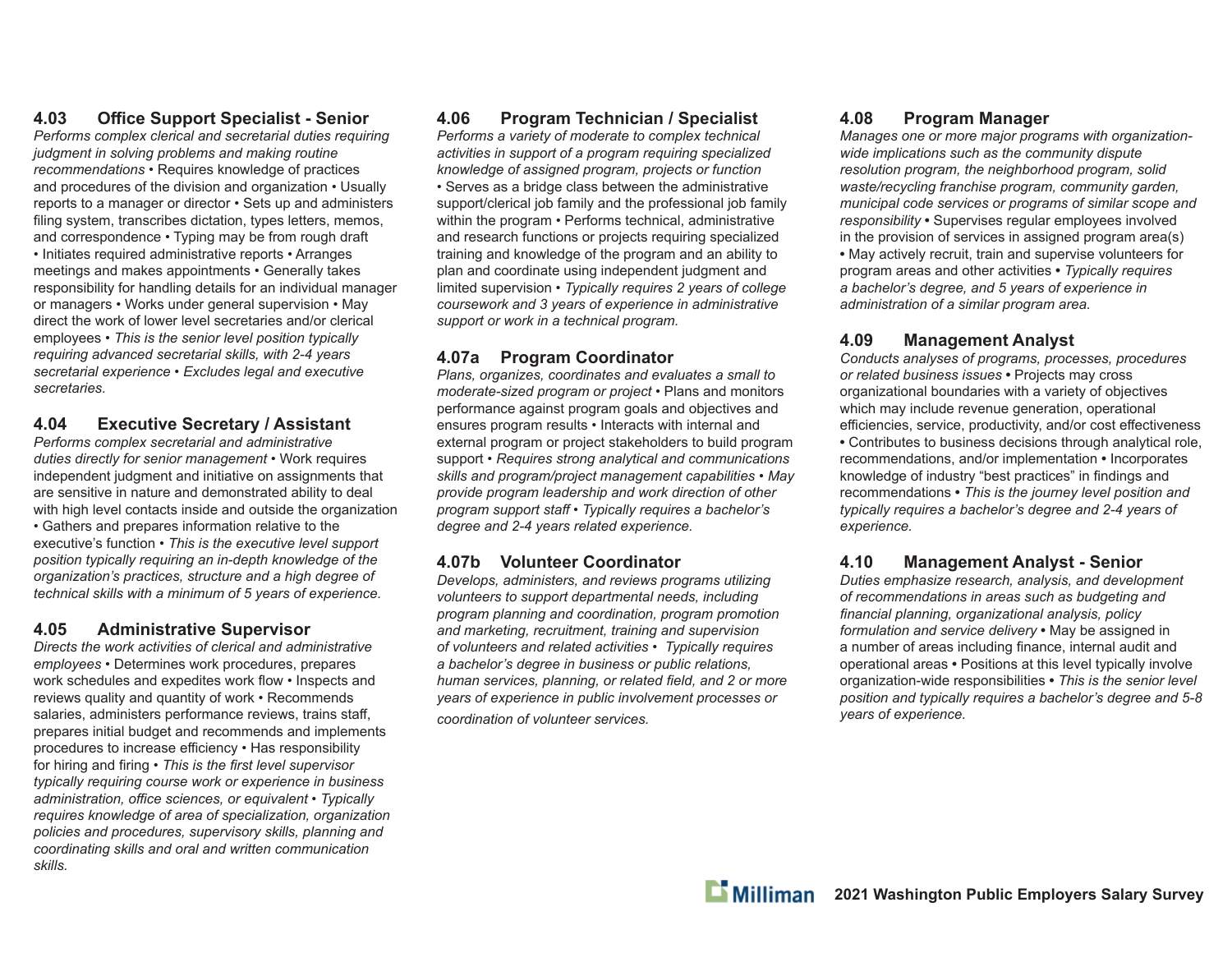### **4.12 Customer Service Representative**

*Answers customer inquiries regarding accounts, products, or services* • Troubleshoots, analyzes, and remedies customer problems, within established guidelines • May research or update the organization's computerized records • Acts as a liaison between customer and the organization's various departments • May prepare customer correspondence • May function in a call center environment • *This is the intermediate level typically requiring broad knowledge of the organization's procedures, products, and services.*

### **4.13 Public Information Offi cer**

*Plans and implements public information programs to <sup>e</sup>ff ectively represent the organization to the media and public* • Develops and administers timely and accurate communication of information related to organization business, either at the initiative of the organization or in response to media requests • Provides a coordinated approach to communication on behalf of the organizational programs assigned • Ensures consistency in content of program information within the organization and to the media/public • *Typically requires a bachelor's degree and 5+ years of experience • May have some lead or supervisory duties, but the focus of this position is not managerial.* 

### **4.14 Buyer / Purchasing Agent**

*Compiles the necessary information and takes independent action to procure supplies, materials, equipment and services* • Prepares bid invitations and conducts bid openings; examines bids for compliance with procurement requirements • Has extensive contact with vendors to obtain prices and specifications of products • No direct supervisory responsibilities • *Intermediate level position generally requiring course work at the college level with emphasis in business administration and demonstrated knowledge of materials purchased and sources of supply • Typically requires 2-3 years buying experience.*

### **4.15 Purchasing Manager**

*Manages the purchasing activities of an organization or operating unit* **•** Establishes purchasing policies and departmental procedures **•** Determines sources of supplies, raw materials, and components, by receiving and analyzing quotations and proposed bids **•** Negotiates purchasing contracts, monitors vendor quality and maintains necessary records and documentation **•**  Coordinates with production, engineering, and other departments **•** *Typically requires a degree and 5-8 years of experience. NOTE: Intended to be the top level of this function within smaller organizations, or typically the 2nd or 3rd level within larger organizations.*

### **4.16 Contract Administrator**

*Responsible for the development and preparation of complex bid documents, including contract terms and conditions* **•** Performs contract administration responsibilities including review and drafting of amendments and service directives, answers questions on contract interpretation, and provides advice on contract issues **•** *This is an intermediate level non-supervisory contract administrator position, typically requiring a degree and 3-5 years of experience.*

### **4.17a Deputy City Recorder**

*Participates with the City Recorder in maintaining and managing City records and specialized work in the duties prescribed by the City Charter* **•** *Typically requires an associate degree in records and information management, some experience in records management, and dealing with the general public and public officials • Typically requires certification as municipal clerk and/or records manager.*

### **4.17b City Recorder**

*Coordinates City Council meetings and agendas, ensuring compliance with laws governing public meetings, records, and elections* **•** Administers City elections and supervises the City's general services **•** May develop, review, approve and implement section work plans, services, policies, procedures and reports **•** Typically *requires an associate degree in office management, or closely related field, and 5 years of experience in offi ce management, including 2 years supervisory experience in a municipal setting, or an equivalent combination of education and experience.*

### **4.17c Council / Board Coordinator**

*Performs varied, confidential, moderate to complex administrative support and coordination duties for the City Council / Board* **•** Duties and responsibilities typically involve a blend of administrative, communications, coordination, and public contact duties **•** May also provide general, confidential administrative backup support to other staff, which may include senior managers • Primarily provides administrative support to elected officials • This position does not have City Recorder duties.

### **4.18 Assistant City Manager**

*Manages, plans, and sets goals and direction for various internal departments to ensure delivery of quality services*

- Oversees organization's budget Serves as project manager on special projects as assigned **•** Acts as City Manager in his/her absence **•** Supervises a support staff
- *Typically requires a bachelor's degree and 10+ years of related experience*.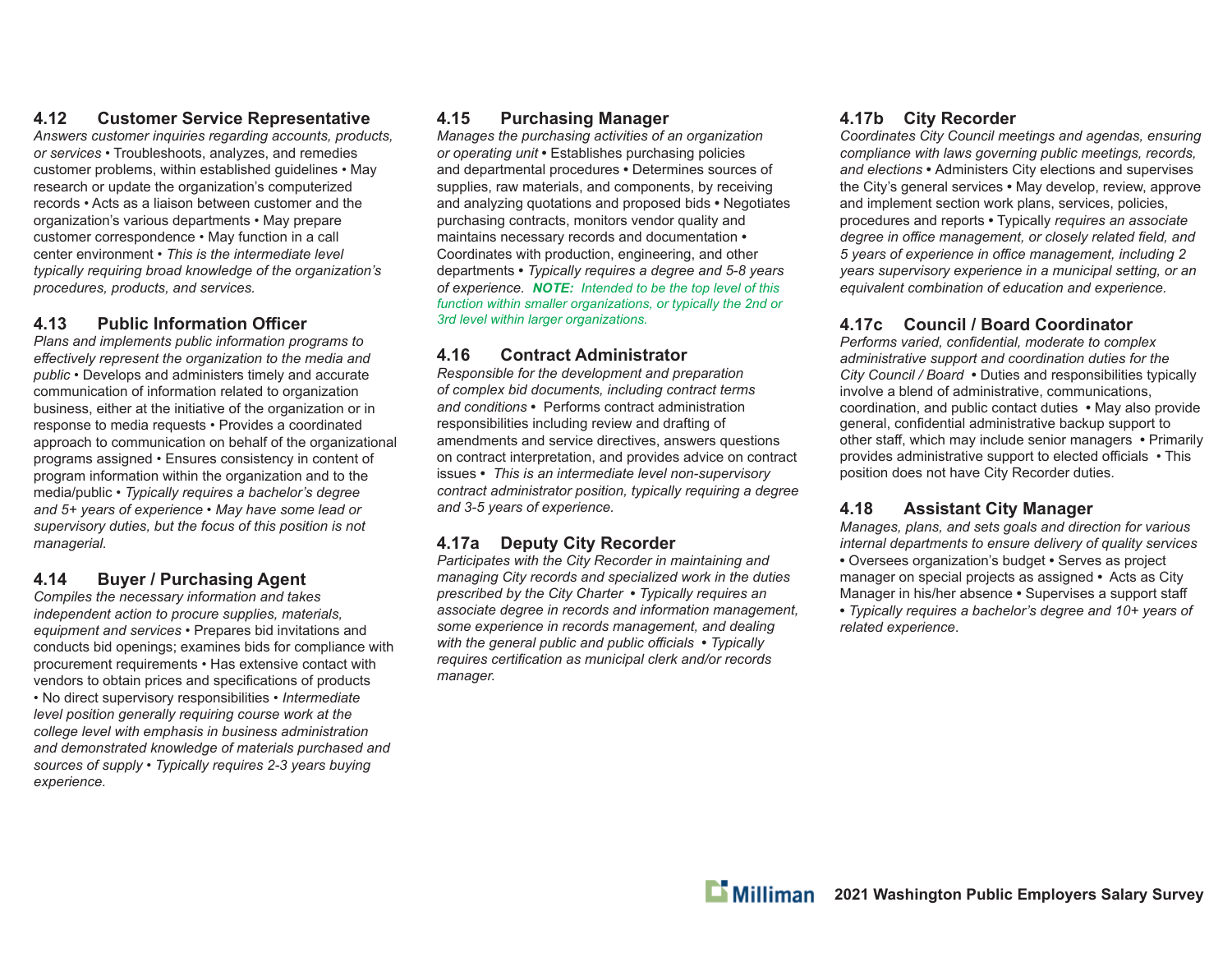### **4.19 Policy Advisor**

*Provides high level policy advice and support and undertakes complex research and analysis in relation to the development, coordination, implementation and review of Government policies* **•** Serves as primary point of contact advocating for governmental policy priorities **•** Seeks changes in local, state and federal legislation **•**  Advances legislation in support of priority initiatives and goals **•** Defends against legislation with adverse impacts **•**  Cultivates and manages relationships with key legislators and government o ffi cials **•** Coordinates and strategizes regularly with elected o ffi cials on legislative matters **•**  Works closely with senior department sta ff to develop legislative needs and specific impacts of legislation • Serves as a primary contact with elected officials and government agencies **•** Works with key local and statewide constituencies and stakeholders to protect common interests and advance common goals **•** *Typically requires a bachelor's degree in political science, economics, or public policy* **•** *An advanced degree or law degree desired, plus experience with political process and excellent communication skills.*

#### **4.20 Government Relations Manager**

*Provides structure and vision for intergovernmental relations and operations, achieving the goal of promoting and protecting the jurisdiction's interests at the international, federal, state, and regional levels* • Manages sta ff including hiring, setting work objectives, and providing direction related to international, federal, state, and regional agendas • Assists in creation of, and works with interdepartmental sta ff teams on implementation of, specific strategies • Manages budget, and may oversee accounting, state lobbying, public disclosure, etc. • Serves as primary contact for officials at international, federal, state and regional levels • Assists department heads in utilizing intergovernmental services • Works with key local and statewide constituencies and stakeholders to protect common interests and advance common goals.

### **4.21 Records Analyst**

*Responsible for developing and maintaining the records management program* **•** Searches and investigates records to retrieve information and files • Ensures adherence to legal regulatory requirements for records retention, disclosure of public and personnel records and information **•** Ensures necessary compliance with applicable state and federal laws **•** Works with users providing advice, guidance, and training of the records filing and retrieval procedures • Proposes and implements filing systems working with users to ensure responsive system **•** *Typically requires a bachelor's degree and 3+ years of related experience*.

### **4.22 Records Coordinator**

*Organizes, schedules, and performs records management functions, including storage, retrieval, retention, and destruction in compliance with federal and state law; represents the District as the Records Officer in appropriate meetings with state and other agencies;*  protects the integrity, security, and confidentiality of *documents and records • Typically requires 5+ years of <sup>o</sup>ffi ce experience, with emphasis on records management.*

### **4.23 Records Manager**

*Supervises the records management program, which includes overseeing the development and maintenance of cost e ff ective systems for controlling the use, maintenance, reproduction, protection, and disposition of all records* • Supervises a Records Management sta ffwhich may include Records Supervisor(s), on/o ff site record support, micrographics, computer output microfilm, and computer-assisted retrieval • Consults with all levels of management to determine records management requirements • *This position typically requires 3-5 years of experience in records management or related field. NOTE: Medical Library Services Manager data reported in Northwest Health Care Salary Survey.*

### **5.0 HUMAN RESOURCES**

#### **5.01 Human Resources Assistant**

*Performs moderately complex activities in support of the personnel/human resources function* **•** Conducts or assists in conducting project work in the area of employment or affirmative action, employee communications, employee events, benefits and salary administration, or HRIS • Compiles and tracks data; prepares reports **•** Answers and refers personnel-related questions and inquiries **•** Initiates and prepares personnel actions **•** *This is a senior level nonexempt or entry level exempt position, typically requiring a college degree and 1 year of related experience.*

### **5.02 Human Resources Generalist**

*Administers human resource programs, procedures, and plans* • Provides guidance to executives, managers, supervisors, and employees on various routine to moderately complex human resource issues • Areas of expertise may include employment, affirmative action, EEO, classification, compensation, employee relations, benefits, safety, and training  $\cdot$  This is an intermediate level *human resource sta ff professional with no supervisory responsibility, and typically requires 2-4 years of experience.*

#### **5.03 Human Resources Generalist - Senior**

 *Contributes to the design and development and administers human resource programs, procedures, and plans* • Provides guidance to executives, managers, supervisors, and employees on various human resource issues of a fairly complex nature • Areas of expertise may include employee relations, labor relations, employment, affirmative action, classification, compensation, benefits, safety, and training • May consult with regulatory and/ or legal personnel to review and resolve problems • *This position generally has no supervisory responsibility* 

*• Typically requires a degree and 4 or more years of experience.*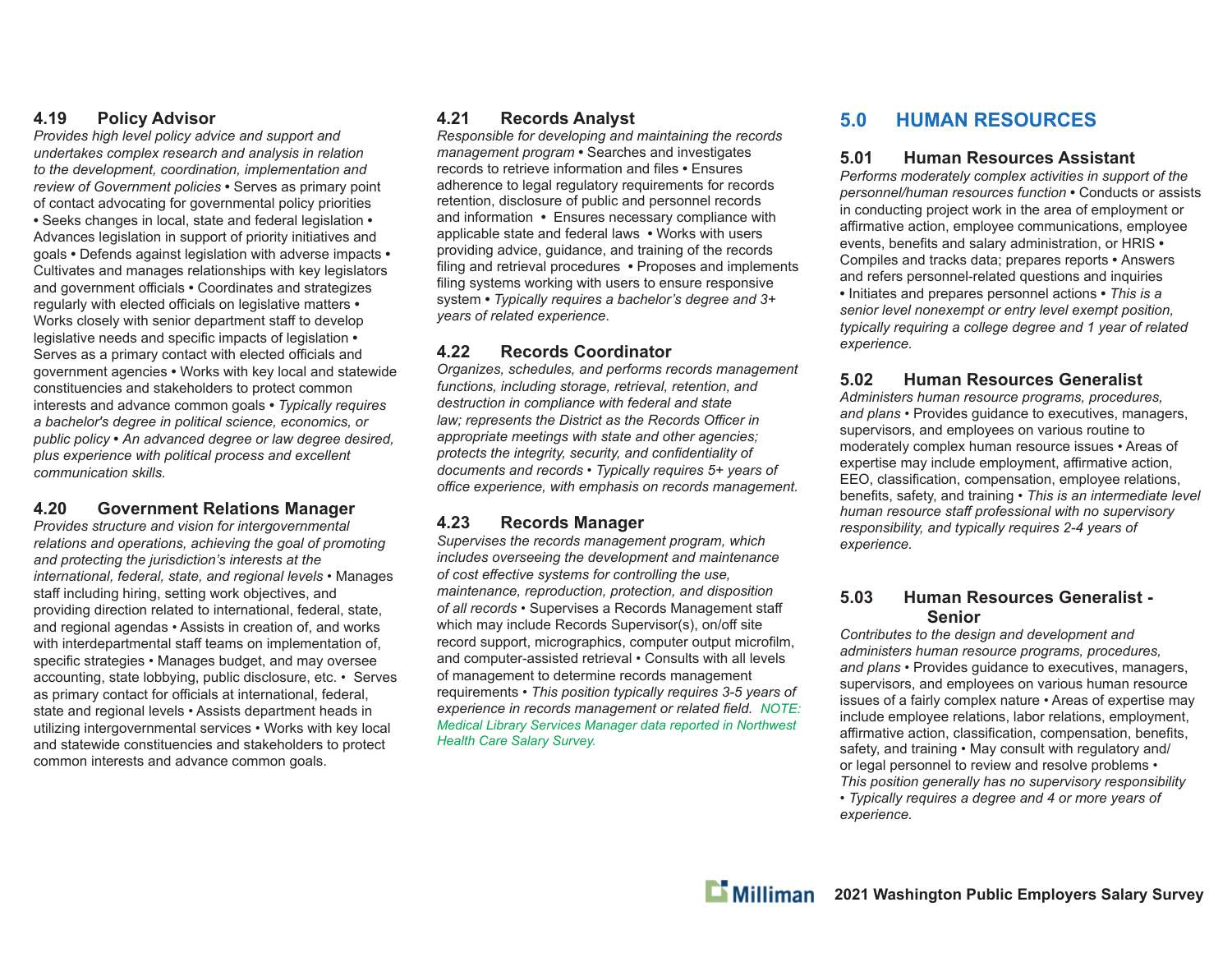### **5.04 Bene fi ts Specialist**

*Identifies and resolves benefit questions through research and policy interpretation* • Communicates with active and retired employees, human resource sta ff and consultants • May assist with special projects within the benefits area • *Typically requires current knowledge of the organization's*  benefit programs and 1-2 years of related experience.

### **5.05 Benefi ts Administrator**

Administers employee benefit programs; develops and *recommends new programs or revisions to existing programs; develops and carries out benefit educational* activities; conducts and responds to benefit surveys; *ensures compliance with all legislative acts pertaining to employee benefits* • May supervise benefit clerk(s) • This *is the intermediate level position typically requiring course work or experience in business administration, accounting, personnel management, etc. • Typically requires 3-4 years of experience in analyzing, evaluating and administering employee benefit programs.* 

### **5.06a Classi fi cation / Compensation Analyst**

*Studies and analyzes jobs and prepares job descriptions in standardized form; evaluates jobs using established evaluation systems and determines appropriate grades* • Conducts compensation surveys and participates in surveys conducted by other firms • Analyzes survey data and develops and recommends classification/ compensation policies and procedures • May assist in the administration of merit rating program, reviewing changes in wages and salaries for conformance to policies • May also assist in the design and administration of classification/compensation programs • No lead responsibility • *This is the intermediate level position typically requiring course work or experience in business administration, statistics, personnel management or comparable discipline • Typically requires demonstrated knowledge of job evaluation systems, compensation practices and methods, knowledge of applicable laws, and*  2-4 years of classification/compensation experience.

# *5.06b Classifi cation / Compensation Analyst - Senior*

*Studies and analyzes jobs and prepares job descriptions in standardized form; evaluates jobs using established evaluation systems and determines appropriate grades* • Conducts compensation surveys and participates in surveys conducted by other firms • Analyzes survey data and develops and recommends classification/ compensation policies and procedures • May assist in the administration of merit rating program, reviewing changes in wages and salaries for conformance to policies • May also assist in the design and administration of classification/compensation programs • Provides project leadership on more di ffi cult or sensitive projects • *This is the senior level position typically requiring course work or experience in business administration, statistics, personnel management or comparable discipline • Typically requires demonstrated knowledge of job evaluation systems, compensation practices and methods, knowledge*  of applicable laws, and 4-6 years of classification/ *compensation experience.*

### *5.07a Employment Recruiter*

*Prepares job announcements, screens applications, interviews prospective employees for hourly and salaried*  jobs (usually up to and including professional and first-line *manager jobs), refers applicants to specific job openings, checks references and may process changes in employee employment status (hires, promotions, transfers, etc.)* • May have EEO and affirmative action responsibilities • No lead responsibility • *This is the intermediate level position typically requiring course work or experience in business administration, communication, personnel management or comparable discipline • Typically requires demonstrated interviewing skills, knowledge of modern employment practices and related laws, and 1-2 years of experience in recruiting.*

### **5.07b Employment Recruiter - Senior**

*Prepares job announcements, screens applications, interviews prospective employees for hourly and salaried*  jobs (usually up to and including professional and first-line *manager jobs), refers applicants to specific job openings, checks references and may process changes in employee employment status (hires, promotions, transfers, etc.)*

 $\bullet$  May have EEO and affirmative action responsibilities • *This is the senior level position typically requiring course work or experience in business administration, communication, personnel management or comparable discipline • Typically requires demonstrated interviewing skills, knowledge of modern employment practices and related laws, and 4-6 years of experience in recruiting.*

### **5.08 Human Resources Manager**

*Manages the human resource function by supervising staff engaged in one or more of the following areas:*  benefits administration, employee recruitment and *selection, salary administration, management training and development, labor relations, employee education and Equal Employment Opportunity compliance* • Organizes and manages an integrated family of services to develop the organization and to administer employee relations programs • Plans and implements personnel management actions to achieve business plans • *Typically requires coursework or experience equivalent to a degree in industrial relations, human resources, or business administration, and 5 years human resource experience. NOTE: Intended to be the top level of this function within smaller organizations, or typically the 2nd or 3rd level within larger organizations. This level typically does not have subordinate managers.*

### **5.09 Human Resources Director**

*Develops and/or implements human resource policies and programs within the policy guidelines set by top management* **•** Typically directs the following personnel functions: staffing, affirmative action, wage/salary and benefit administration, training and development, labor relations, safety and health, and employee services **•**  Directs the activities of professional Human Resource sta ff **•** Typically *requires a degree and 8-10 years of experience*. *NOTE: This is the top level of this function within larger organizations. This position typically has subordinate managers.*

 $\mathbf{L}$  Milliman

**2021 Washington Public Employers Salary Survey**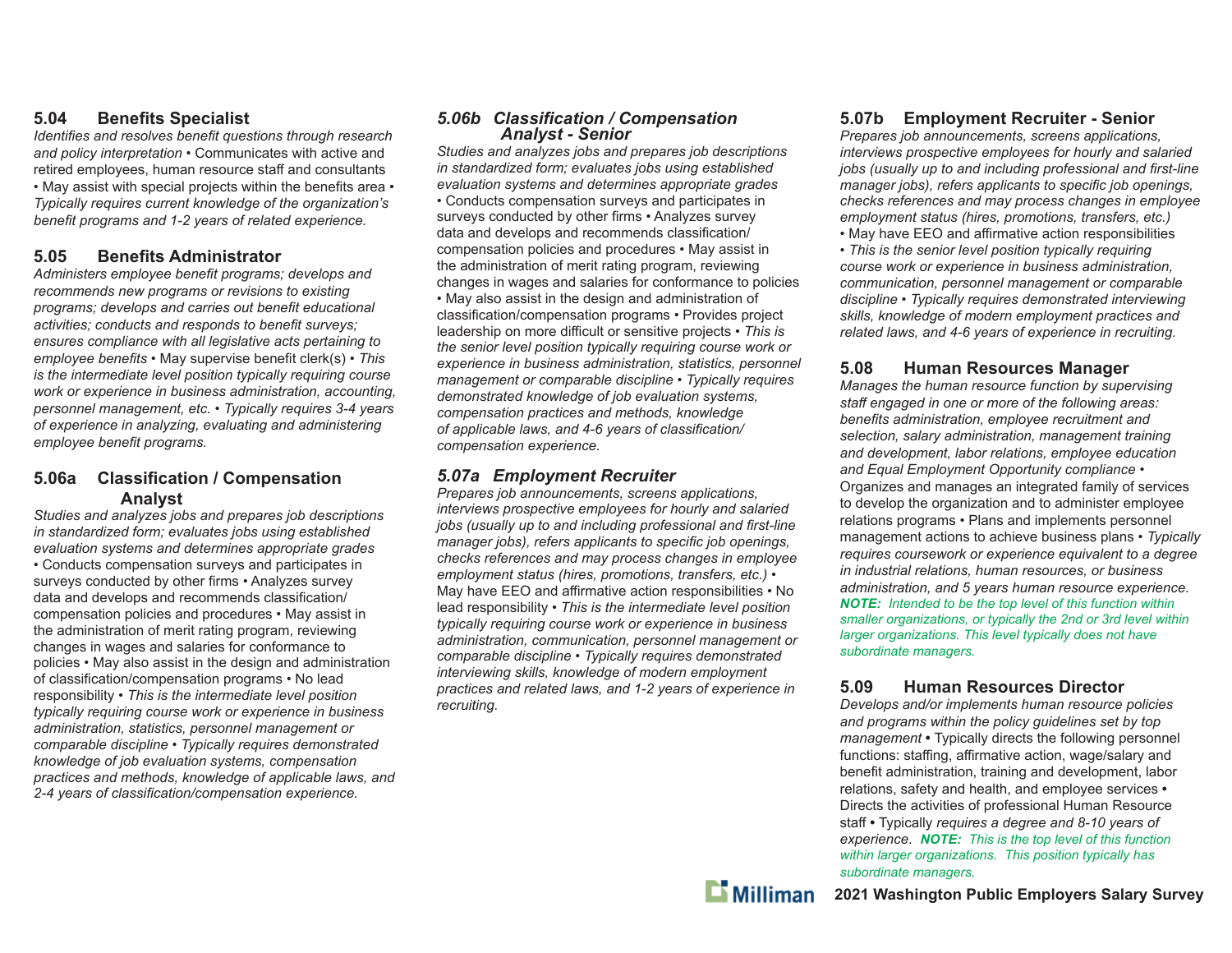### **5.10 Labor Relations Negotiator**

*Represents the agency in negotiations with unions, and in grievances, arbitrations and other administrative proceedings* **•** Advises management on labor and employment laws and personnel matters, and participates in the development and/or presentation of briefing materials related to labor relations issues • May *monitor the work performed by junior negotiators in the performance of contract negotiations and administration work.*

### **5.11 Labor Relations Manager**

*Establishes, formulates, and administers the labor relations policy subject to senior management guidance and approval* **•** Represents management in labor relations including the negotiation, interpretation, and administration of collective bargaining agreements **•** May direct the activities of a Labor Relations support sta ff **•** *Typically requires a degree and 5-8 years of experience.*

### **5.12 Claims Rep. - Worker's Compensation**

*Evaluates and determines the validity of claims for workers' compensation benefits* • Conducts investigations, takes statements, and may represent the company at first level litigation **•** Initiates documents when appropriate to provide benefits to injured or ill employees, in accordance with state or federal laws **•** Coordinates return-towork process **•** *This is a non-supervisory position, typically requiring an AA degree and 3-5 years of case management experience.*

### **5.13a Diversity, Equity & Inclusion Business Partner\*\***

*Develops, implements, and assesses the organization's diversity, equity and inclusion strategy •* Ensures alignment with the organization's vision and mission • Partners with human resources in developing and sustaining an inclusive environment that equally engages employees in all stages of their employment experience • Works with all levels of leadership and employees • Educates employees, supervisors, and executive leadership on how to recognize, support, and appreciate individual di ff erences *• Typically requires a degree and 5 or more years of experience.*

### **5.13b Diversity, Equity & Inclusion Manager\*\***

*Directs, oversees, and implements the organization's diversity, equity and inclusion strategy •* Ensures alignment with the organization's vision and mission • Partners with human resources in developing and sustaining an inclusive environment that equally engages employees in all stages of their employment experience, including recruiting/EEO activities • Works with all levels of leadership and employees • Educates employees, supervisors, and executive leadership on how to recognize, support, and appreciate individual differences • May supervise diversity, equity, and inclusion sta ff , and report directly to top HR leader • *Typically requires a degree and 8 or more years of experience.*

### **5.14 Safety O ffi cer**

*Administers comprehensive employee occupational safety and health program to comply with state and the Department of Labor Occupational Safety and Health Act (OSHA) and the Washington Industrial Safety and Health Act (WISHA) rules, regulations and codes including developing and implementing any agency or geographic unique safety and health programs* **•** Organizes and instructs safety and health education courses **•** *Typically requires a bachelor's degree in occupational safety and health, safety studies, natural science, business or public*  administration, education or allied field and 2 years of *professional experience in occupational safety and health programs.*

### **6.0 COMMUNITY PLANNING / DEVELOPMENT**

### **6.01a Building Permit Specialist**

*Performs technical and administrative duties that support building department functions* **•** Accepts permit applications, reviews them for completeness and errors, enters data into computerized tracking system, and routes them for review **•** Accepts, reviews, and issues permits for simple and over-the-counter permit applications **•** Answers questions about building codes and provides copies of plans, maps, and other documents to customers **•** Tracks progress of permit applications **•** May perform simple plan review **•** May include limited clerical work **•** *Typically requires 1-2 years of experience and reports to the building o ffi cial.*

### **6.01b Code Development Analyst**

*Reviews and develops and/or revises complex technical construction codes and policies* **•** Coordinates major code revision and development projects on behalf of the department, including evaluating current technical construction codes and regulations and alternative proposals  $\bullet$  Analyzes feasibility, cost effectiveness, and benefits of proposed code changes, and advocating when other jurisdictions propose code changes that affect policies and procedures **•** *Requires a bachelor's degree in building construction technology, architecture, business or*  public administration, urban planning or a related field and *two years of professional code development experience*.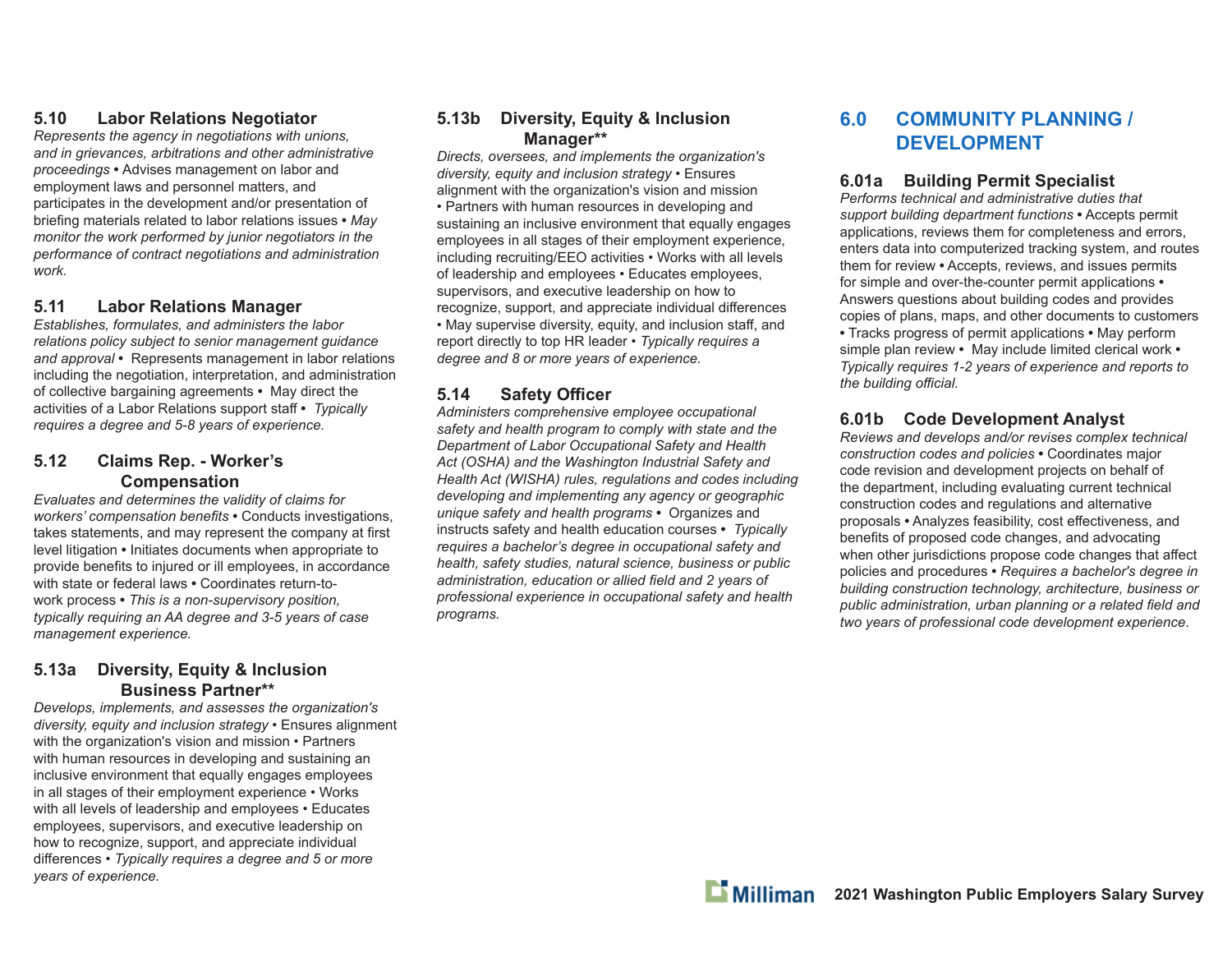### **6.02 Plans Examiner - Residential**

*Reviews construction plans for single family dwellings and incidental buildings and structures for compliance with all standards, codes, ordinances and zoning requirements* **•** Approves or denies plans **•** Attends pre-design and plans review meetings with developers and contractors **•** May conduct fi eld inspections **•** *Typically requires a 2 year degree and 2-3 years of experience, plus certification as a plans examiner.*

### **6.03 Plans Examiner - Commercial**

*Reviews construction plans for commercial, industrial and multifamily buildings for compliance with all standards, codes, ordinances and zoning requirements including*  structural/mechanical plans, fire-life safety plans, plumbing *plans, fire sprinkler plans and fire alarm plans* • Approves or denies plans **•** Attends pre-design and plan review meetings with developers and contractors **•** May conduct field inspections • *Typically requires a 2 year degree and 2-3 years of experience, plus certifi cation as a plans examiner.*

### **6.04 Plans Examination Supervisor**

*Under general supervision, supervises and participates in the review and evaluation of building plans to determine their compliance with building and mechanical codes; directs the computing and verifying of fees and the issuing of building permits; administers appeals; plans and directs the work of technical staff ; and performs related duties as assigned • Typically requires a degree with a major in engineering, construction management, or a closely related field; and at least 4 years of progressively responsible construction management or inspection, plan check or building permit experience.* 

### **6.05 Building Inspector**

*Inspects all levels of residential, commercial and industrial installations for compliance with all building, mechanical, manufactured home specialty codes and applicable fire* code requirements including structural/mechanical, fire-life safety, plumbing, fire sprinkler and fire alarm • Reviews materials, designs, plans and specifications • This is not a *lead position* • *Requires appropriate state certification.* 

### **6.06 Building Offi cial**

*Directs activities and staff of building department/division in inspection and review of buildings and plans* • Typical duties include development of policies and procedures and local code development **•** May perform some building inspection work **•** May have additional duties including administration of code enforcement activities **•** *Typically requires a 2 year degree and 4-6 years of building inspection experience plus certification as a building <sup>o</sup>ffi cial • Typically reports to the chief administrative offi cer or a department head.*

### **6.07 Electrical Inspector**

*Inspects residential and commercial buildings for compliance with all electrical codes, ordinances, standards, rules and regulations* **•** Checks design, construction and quality of materials and location of electrical systems **•** Reviews residential, commercial and industrial electrical plans and specifications • Requires *appropriate state certifi cation.*

### **6.08 Plumbing Inspector**

*Inspects residential and commercial buildings for compliance with all plumbing codes, ordinances, standards, rules and regulations* **•** Checks design, construction and quality of materials and location of plumbing systems **•** Reviews residential, commercial and industrial plumbing plans and specifications • Requires *appropriate state certifi cation.*

### **6.11 Economic Development Manager**

*Manages the development and implementation of goals and programs in economic development, redevelopment, small business assistance and housing* **•** Provides liaison between the economic development effort and related programs **•** Serves as coordinator on relations with the public and other governmental agencies **•** Conducts research and analysis on issues related to economic development and housing **•** Supervises employees involved in the provision of services **•** *Typically requires a bachelor's degree including 2 years in supervisory and management role and experience in commercial and industrial real estate and mortgage lending.*

### **6.12 Community Development Director**

*Directs the Community Development Department and serves as advisor to top management and staff on development issues including planning, annexation functions, building plan review and inspection • Typically requires a bachelor's degree, and 8-10 years of experience in community development including 5 years in senior management role. NOTE: This is the top level of this function within larger organizations. This position typically has subordinate managers.*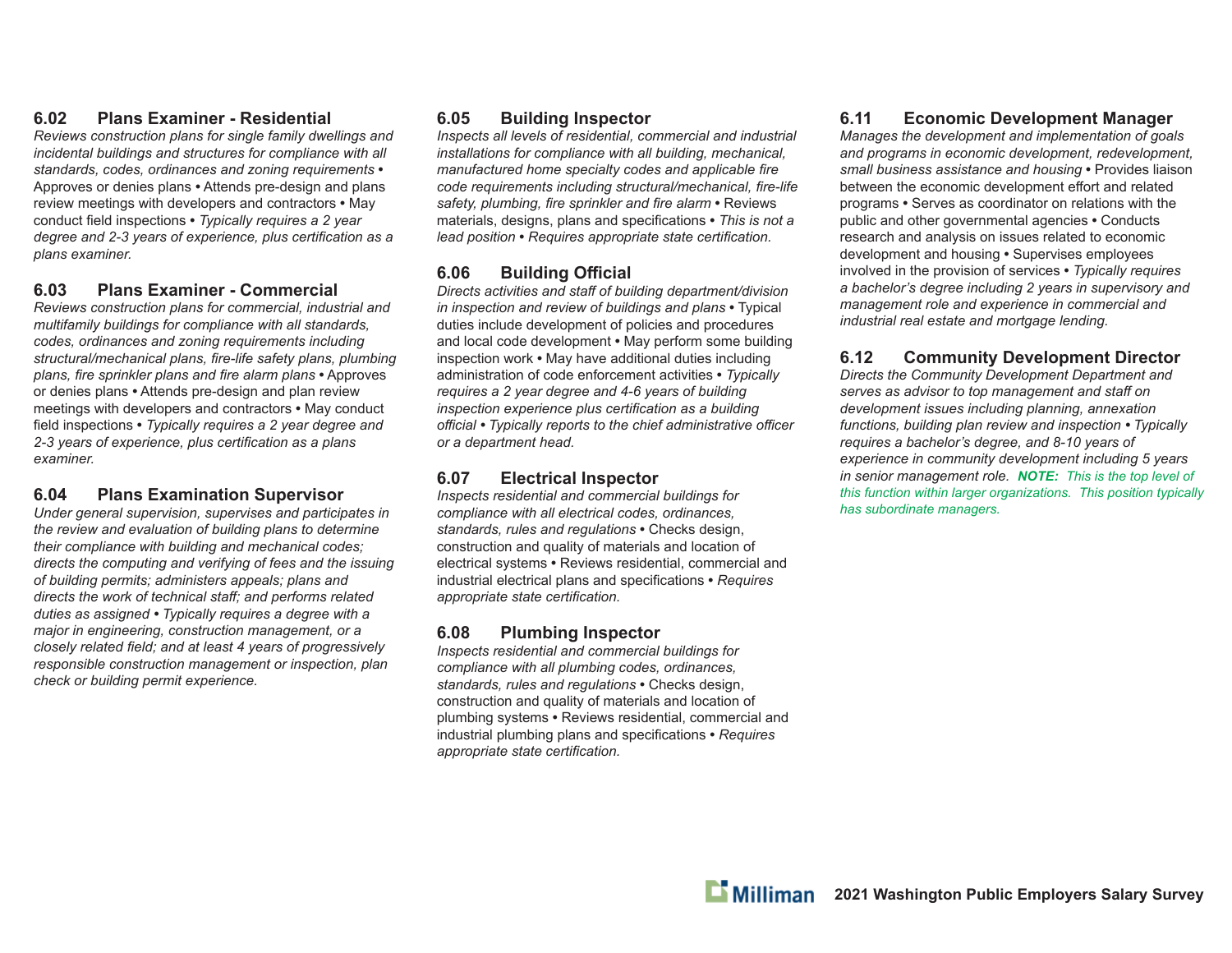### **6.13 Planner (Journey)**

*Researches and analyzes technical data to apply planning and zoning regulations to development, construction, and land use issues* **•** Provides technical assistance to the public and other agencies **•** Assists senior planning sta ffwith complex cases by gathering and analyzing data, assisting in the preparation of reports and documents for board reviews and appeal hearings **•** May provide sta ffsupport to a variety of planning boards, commissions, and committees, and presents reports and recommendations to them **•** Works under general supervision only, and provides guidance to lower-level planners and planning technicians in evaluating and solving planning problems **•** *Typically requires a 4 year degree and 2-3 years of experience* **•** *Usually the middle level in a job series of professional planners* **•** *Excludes supervisors and may be the only planning sta ff member in smaller jurisdictions.*

### **6.14 Planner - Senior**

*Researches and analyzes technical data to apply planning and zoning regulations to complex and/or highly sensitive development, construction, and land use issues* **•** Supervises short-term and long-range planning programs and projects, including serving as lead worker for assigned staff **•** Participates in the formulation of departmental goals and objectives **•** Interprets and prepares data for planning studies, reports and recommendations **•** Supervises grant-funded projects as assigned, including publicity, public relations, purchasing, record-keeping, utilization of subordinate work force and progress reports to sponsoring agency **•** Provides sta ff support to a variety of planning boards, commissions, and committees, and presents reports and recommendations to them **•** May supervise lower-level employees **•** *Typically requires a 4 year degree and 4 years of experience* **•** *Usually distinguished from the journey level planner by project management and supervisory responsibilities* **•** *Typically reports to a planning manager (in larger organizations) or director of planning and community development (in smaller organizations).* 

### **6.15 Planner (Principal)**

*Supervises a major planning program including responsibility for planning, organizing, budgeting and supervising complex technical work programs, plans, and studies related to transportation planning, development planning, comprehensive planning or community revitalization* **•** *Typically requires a master's degree, and 5-8 years of progressively responsible experience* **•** *AICP certifi cation preferred.* 

### **6.16 Planning Manager / Director**

*Responsible for multiple functions including transportation and long-range and current use planning* **•** Under general policy direction, plans, organizes and directs the activities of the planning bureau, and leads the strategic planning process; plans, directs and integrates the programs, operations and personnel; provides expert professional assistance and quidance on the comprehensive plan, economic planning, environmental planning, zoning code issues and housing policy; represents the organization in high-level meetings with community, business and professional organizations; and performs related duties as assigned **•** *Typically requires a degree in urban or regional planning, public administration, law, or a related degree; and at least 10 years of progressively responsible experience in state or municipal planning agencies, at least 5 of which were in a management capacity; or an*  equivalent combination of training and experience.

### **7.0 ENGINEERING**

### **7.01 Engineering Tech - II**

*Performs a variety of technical civil engineering design, drafting, survey, and construction inspection work under the supervision of a senior engineering technician or civil engineer* **•** Maintains records, prepares maps and sketches, and researches records, maps and data to obtain engineering data such as sewer stubs, water mains, assessments, and zoning **•** Calculates dimensions, profi le specifications, and quantities of materials for construction projects **•** Responds to questions from property owners and the general public **•** May act as rod or chainworker using engineering survey instruments and equipment in field measurement and leveling work • Typically requires *a 2 year degree and 2-3 years of experience • Excludes engineers; distinguished from engineer job series by duties based on technical knowledge rather than broad academic knowledge of general engineering principles and practices • Typically the middle level in a job series of engineering technicians.*

### **7.02 Engineering Tech - III**

*Performs a variety of complex technical civil engineering design, drafting, survey, and construction inspection work under the supervision of civil engineers* **•** Maintains records, prepares maps and sketches, and researches records, maps and data to obtain engineering data such as sewer stubs, water mains, assessments, and zoning • Calculates dimensions, profile specifications, and quantities of materials for construction projects **•** Responds to routine questions from property owners and the general public **•** May act as rod or chainworker using engineering survey instruments and equipment in field measurement and leveling work **•** May serve as project manager or lead worker **•** *Typically requires a 2 year degree and 4-5 years of experience • Excludes engineers; distinguished from engineer job series by duties based on technical knowledge rather than broad academic knowledge of general engineering principles and practices • Typically the highest level in a job series of engineering technicians.*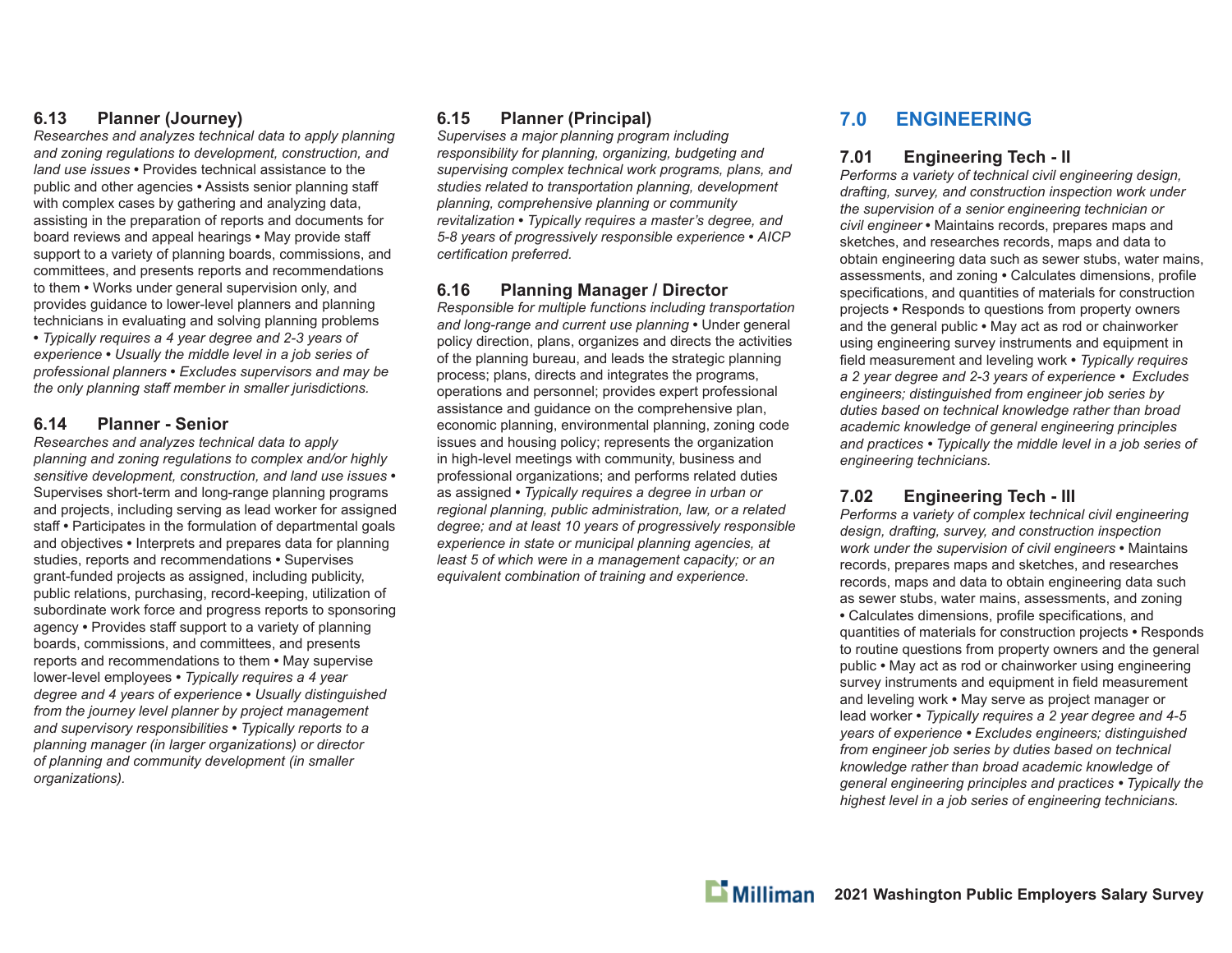### **7.03 Civil Engineer - Entry**

*Participates in planning and designing construction, modifi cation and maintenance of structures and facilities* **•** Assist in review of civil engineering drawings and specifications projects for compliance with design standards, codes and other engineering standards **•** *This is an entry-level engineer requiring a degree.*

### **7.04 Civil Engineer - Intermediate**

*Plans, designs, and oversees construction and maintenance of structures and facilities* **•** May perform technical research and utilize computers as aids in developing solutions to engineering projects **•** *This is an intermediate level journey engineer requiring a degree and 3-5 years experience.*

### **7.05 Civil Engineer - Senior**

*Performs complex civil engineering assignments with considerable latitude for action and decision making*  **•** Plans, designs, and oversees construction and maintenance of structures and facilities **•** May perform technical research and utilize computers as aids in developing solutions to engineering projects **•** May have lead or supervisory responsibility **•** *This is the senior/sta ff specialist level engineer, requiring a degree, and 5-8 years of experience.*

### **7.06 Professional Land Surveyor**

*Performs professional land surveying assignments* **•**  Performs research of existing field notes, plans and maps from surveys • Certifies results in a variety of land surveying activities, including assembling field data and preparing maps, legal descriptions, and technical reports • Typically requires a 4 year degree, certification, and 2-4 *years of experience.*

### **7.07 Engineering Project Manager**

*Responsible for the overall management of significant engineering capital projects* **•** Sets project plan and direction with subsequent management of all internal and external resources related to the design and construction of organization's facilities **•** Supervises the subordinate field, professional and technical personnel in an engineering design or operations section • *Requires a bachelor's degree in engineering with 5-8 years of experience as a senior project engineer* **•** *Must be a registered professional engineer.*

### **7.08 Engineering Division Manager**

*Manages a number of diverse work groups, engineers and/or technical support, within the engineering department, primarily through subordinate supervisors and/or managers •* Provides leadership and direction to engineering personnel, ensuring effective utilization of resources *•* Participates in short and long-term planning within the engineering department based on the projected needs of the operating areas/departments *• Requires a bachelor's degree in engineering with 5-8 years of experience managing engineering functions • Must be a registered professional engineer.*

### **8.0 LEGAL / COURT**

### **8.01 Legal Secretary**

*Provides legal secretarial and administrative support to one or more attorneys* • Transcribes dictation to prepare general correspondence, simple-to-complex legal documents, briefs, contracts, and court papers • May check accuracy of forms, legal citations, and other references • May perform fact research projects from department files and prepare summaries • This is the *intermediate level, typically requiring legal secretarial training and 2 years of legal secretarial experience. NOTE: For Paralegal, see job 8.03*

### **8.02 Legal Assistant**

*Assists attorneys by performing paraprofessional duties* **•** Serves as liaison between the organization's in-house and outside counsel by gathering records and files and preparing answers to interrogatories **•** Reviews and assists with legal matters such as bankruptcies, litigation, and garnishment proceedings **•** Composes letters to outside counsel and researches lawsuits **•**  *This is a paraprofessional position, not requiring a*  paralegal certificate but typically requiring 2-3 years legal *experience. NOTE: Excludes legal secretaries or attorneys (law clerks).* 

### **8.03 Paralegal**

*Researches, writes, reviews, and prepares vital information as it relates to court cases and legal matters* **•** Researches and drafts basic motions and complex pleadings, assists with discovery, reviews documents, and assists in trial preparation **•** *Requires Paralegal certifi cation, and 2-4 years of experience. NOTE: Excludes legal secretaries or attorneys (law clerks).*

### **8.04 Court Operations Specialist**

*Responsible for clerical duties, including accepting and recording documents; accepting and receipting money; responding to general questions from the public, attorneys, etc. regarding court procedures, court calendars, etc.*  • Processes documents; extensive data entry; may do support courtroom duties like operating tape recording equipment, swearing in witnesses, marking exhibits, etc. • *Typically requires 2-4 years court experience.*

### **8.05 Criminal Deputy Prosecutor**

*Prepares criminal cases for trial; prosecutes o ff enders in superior, district and juvenile courts; reviews complaints fi led by arresting o ffi cers* • Reviews and examines evidence, interrogates witnesses, prepares trial briefs and completes trial preparation; investigates the scene of the crime • Researches legal problems • *Typically requires a law degree from an accredited law school, 3-4 years of experience, and membership in the State Bar. NOTE: Excludes chief deputy prosecutors.*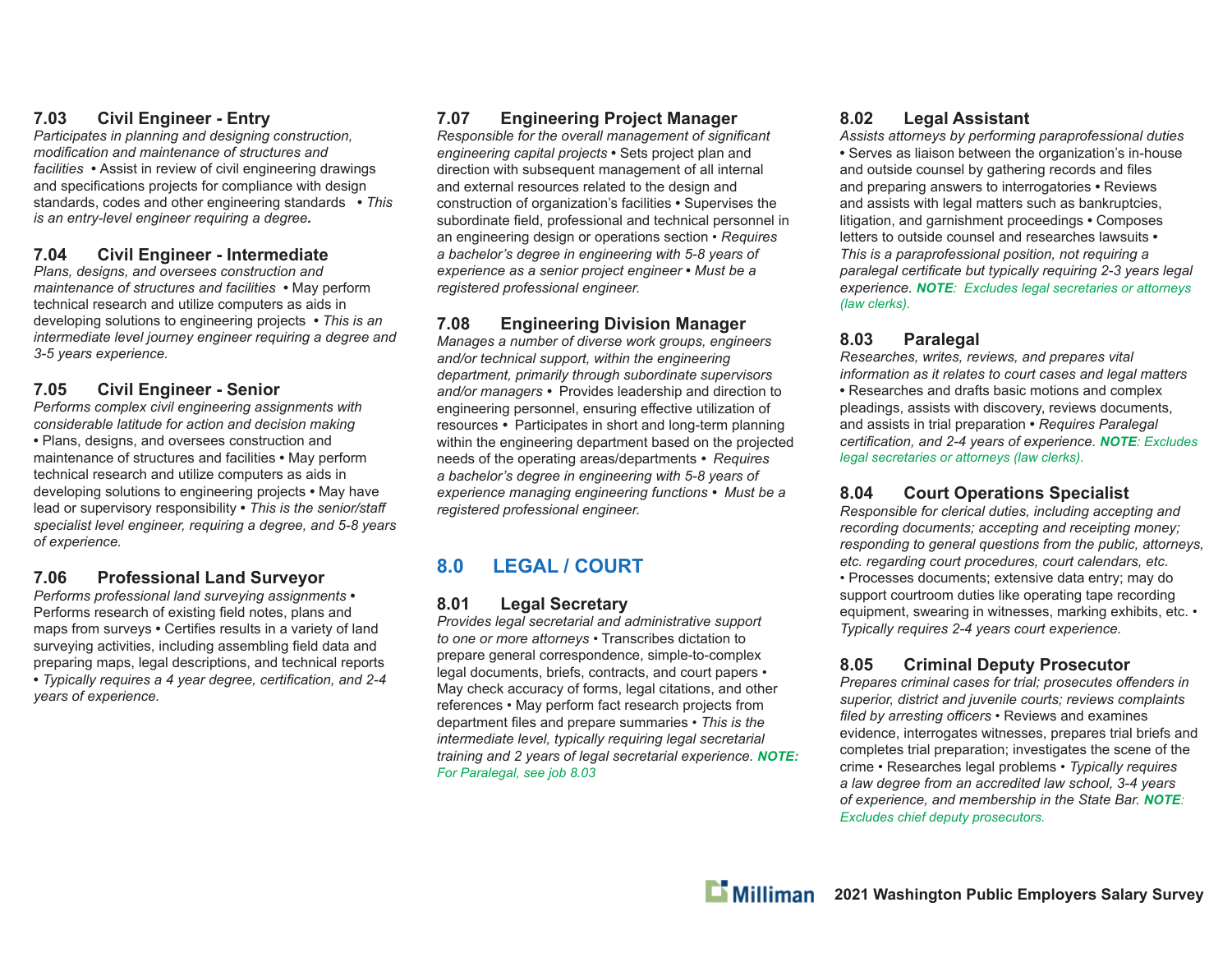### **8.06 Attorney - Senior**

*Provides legal counsel and guidance to ensure maximum protection of assigned legal rights* **•** Administers legal activities to protect the organization's interests **•** Provides professional interpretations and recommendations to the managers and employees of the organization **•** Initiates legal action and defends the organization in legal action initiated against it **•** Selects and retains outside counsel as required **•** *This is the senior level attorney, requiring a law degree, a license to practice, and 5-8 years of law experience. NOTE: Not intended to be top general counsel.*

### **8.07 General Counsel**

*Serves as the organization's top legal position* **•** Works with executive team and senior management to apply judgment and problem solving skills in the development and implementation of legal strategies designed to advance the organization's goals, reduce costs, and reduce potential legal exposure and litigation **•** Provides expert legal advice regarding local, state and federal laws and regulations related to public entities and organizationspecific business • Manages the organization's legal department **•** *Requires membership in the state bar and 10 years of experience.*

### **8.08 Judicial Assistant**

*This is a highly responsible and confidential position which provides direct support to a Judge* **•** Performs the statutorily required functions of the court clerk and baili ff **•** Communicates with attorneys, litigants, jurors, governmental agencies, victims, press, and members of the public to ensure e ffi cient operation of the court **•**  Prepares a written record of all court proceedings; all security and administrative issues within the department; coordinates with the court administrator's office to facilitate the overall use of all court time and personnel; and schedules pro tem judges to cover courtroom calendars in the absence of the Judge **•** Assists with correspondence and docket management and overall administrative support to the Judge.

### **8.09 Court Administrator**

*Provides leadership, vision, and development of longterm strategy for e ff ective court services* **•** Develops and implements a long-term judicial branch strategic direction in collaboration with judges, court administrators and staff; identifies and initiates court innovations; develops administrative practices that promote the effective and efficient use of court resources; develops and oversees compliance with organizational performance standards; oversees administrative operations for budget preparation, accounting, purchasing, records, case management, jury management, personnel functions, and develops new sources of revenue.

### **9.0 LIBRARY**

### **9.01 Library Aide**

*Performs the processing, retrieval, coding, recording,*  and shelving of books, periodicals, papers, microfilms, *classifi ed reports, and documents for a library* **•** Responds to inquiries for information and publications **•** *This is the entry level position.*

### **9.02 Library Technician - Intermediate**

*Using general knowledge of established library procedures, provides a wide variety of technical support of library services* **•** Conducts bibliographic searches • Corrects or updates information on local files/record systems **•** Provides information regarding locations or availability of material, resources, and services **•** May work with specialized collections such as Braille, science, medicine, etc. **•** *Typically requires 1 year experience as a*  Library Technician, including filing and retrieval of library *materials and contact with the public.*

### **9.03 Library Technician - Senior**

*Uses advanced knowledge of library procedures, services, and resources to provide expertise and assistance with administrative tasks or unit operations* **•** Independently makes decisions and resolves non-routine and complex problems with public, sta ff , and publishers **•** May serve as operations coordinator at a specialized public service desk (e.g., reference, circulation, or branch library) **•** May coordinate work of lower level sta ff **•** *Typically requires at least 3 years of experience as a Library Technician or an equivalent combination of education and experience. NOTE: The Library Technician - Senior is distinguished from the Library Technician - Intermediate by the requirement for advanced knowledge of print and electronic library and information resources, and/or technical expertise in library procedures, and by a high degree of independent decisionmaking.* 

### **9.04 Librarian**

*Performs professional library duties by administering the*  acquisition, classification, indexing, cataloging, shelving, and circulating of books, periodicals, papers, microfilms, *classifi ed reports, and documents* **•** Reviews current literature to determine if specific items or data may be of value to the organization **•** Uses computer data retrieval system **•** May research special project information as requested **•** *This is the intermediate professional level, requiring a master of library science.*

### **9.05 Division Librarian**

*Manages a library division such as Reference, Technical Services/Acquisitions or Youth Services* **•** Supervises professional librarians and support sta ff **•** *MLS required • Reports to Director - Library Services.*

#### **9.06 Director - Library Services**

*Plans, organizes and directs the delivery of library services* **•** Represents library within the community **•** *Supervises library and volunteer sta ff • May serve as professional librarian as staffi ng and work load dictate • MLS required.*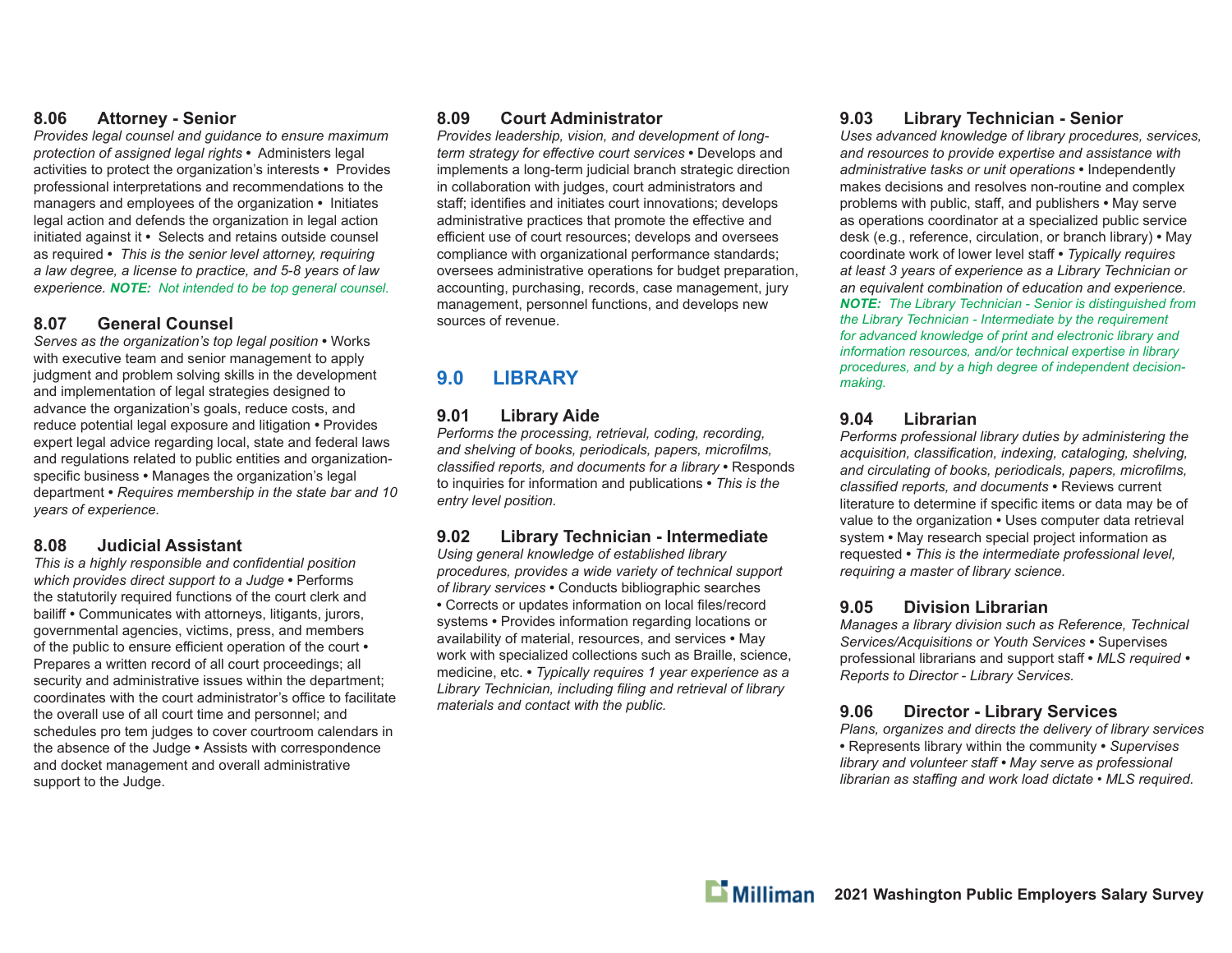### **10.0 PUBLIC WORKS / OPERATIONS**

### **10.01 Cook**

*Prepares food for employees and visitors* **•** May estimate food needs and order supplies **•** *Typically requires 1-4 years of experience in institutional quantity cooking.*

### **10.02 Custodial Worker**

*Performs janitorial duties involving the dusting, cleaning, waxing, and/or polishing of the organization's facilities, equipment, and furnishings* **•** Performs limited maintenance and repair duties as assigned **•** Irregular working hours, shift rotations, and the lifting of heavy or bulky objects may be required **•** *This job is the intermediate level which typically requires 6 month's previous janitorial experience.*

### **10.03a Carpenter**

*Performs skilled journey level carpentry work in the construction, maintenance, repair and remodeling of structures and furniture* **•** Receives general instruction or work orders from supervisor who reviews work for quality and adherence to cost estimates **•** Work is guided by architectural plans, work orders, local building, fire and safety codes **•** Employee may coordinate other trades workers during the course of a project **•** *This is a journey level carpenter; completion of a vocational or apprenticeship or equivalent training and experience is required.*

### **10.03b Plumber**

*Includes journey level work related to the installation and maintenance of pipes, fittings, and plumbing fixtures to maintain water, gas, heating, and drainage systems* **•**  Cuts, bends, and threads pipes **•** Works from schematics, blueprints, and other specifications • *Journey level position typically requiring completion of a formal apprenticeship program* • May require certification.

### **10.03c HVAC Engineer**

*Performs journey level work related to the installation, repair and maintenance of heating, ventilation, air conditioning, and mechanical equipment such as refrigerators or cafeteria equipment as per applicable building codes* **•** Uses hand and power tools **•** Works from schematics, blueprints, and other specifications • *Journey level position typically requiring completion of a formal apprenticeship program* • May require certification.

### **10.03d Painter**

*Performs a variety of duties involving painting of walls, woodwork, and fi xtures* **•** Mixes paint, enamel, and lacquer to match colors **•** Ensures paint is at the proper consistency and viscosity for spraying or brushing **•** May prepare surface for painting by removing old finish, patching and/or coating with a special treatment **•** Applies paint with spray gun or brush **•** Requires knowledge of paints necessary for various applications **•** *This is a journey level painter, typically requiring completion of a vocational or apprenticeship or equivalent training and experience.*

### **10.03e Sign Painter**

*Responsible for performing manufacturing, production, and installation of signs in a safe and e ffi cient manner* **•**  Design, lay out, and perform sign painting work, including hand lettering, vinyl lettering, and silk screening on various commercial sign substrates, vehicles and equipment **•**  Requires knowledge of commercial sign industry production standards • Must be proficient in using a variety of sign-making software programs • *This is a journey level sign painter, typically requires 3-5 years of related work experience.*

### **10.04 Electrician**

*Performs a variety of journey level electrical work such as installation, maintenance, or repair of equipment for the utilization and distribution of electric energy* • Plans layouts, installs and repairs wiring, electrical fixtures, apparatus, and control equipment • Uses a variety of hand tools and measuring and testing instruments • May estimate time and materials required to complete jobs • *This is a journey level electrician; completion of a vocational or apprenticeship or equivalent training and experience is required.*

### **10.05 Facilities Maintenance Technician**

*Provides general maintenance support to o ffi ce building that may include replacing and adjusting lighting; controlling building temperature; storing, monitoring,*  and transferring equipment, furniture, and fixtures; and *repairing general plumbing, carpentry, and electrical problems* • May perform custodial work at times, but not on a full time basis • *Typically requires a basic knowledge of electrical systems, plumbing, HVAC, and wiring for telephones and/or personal computers.*

### **10.06 Facilities Maintenance Supervisor**

*Supervises employees engaged in buildings/facilities and equipment maintenance, repair and renovation* • May also supervise custodial activities and maintenance/ minor plumbing and electrical repairs, carpentry, painting, replacing light bulbs and filters, and landscape maintenance • *This is a full functioning first line exempt supervisory position. NOTE: Exclude lead positions*

### **10.07 Laborer**

*Performs a wide variety of unskilled tasks requiring sustained physical e ff ort and the use of hand and power tools* • Works under close supervision to insure tasks are satisfactorily completed and receives work assignments and instruction from supervisor or other trade workers.

### **10.08 Maintenance Worker (Journey)**

*Performs the more complex troubleshooting, installation, repair and maintenance, requiring the application of considerable knowledge of departmental equipment, facilities and operations and use of a wide variety of*  equipment • Proficiently operates equipment such as dump trucks, vacuum sweepers, backhoes, grinders, and roadside mowers • May occasionally operate heavier equipment • *Typically requires 2-3 years of experience and a CDL license. NOTE: Excludes those who operate heavy equipment on a full-time basis, sewage treatment plant operators, and supervisors of other maintenance employees.*

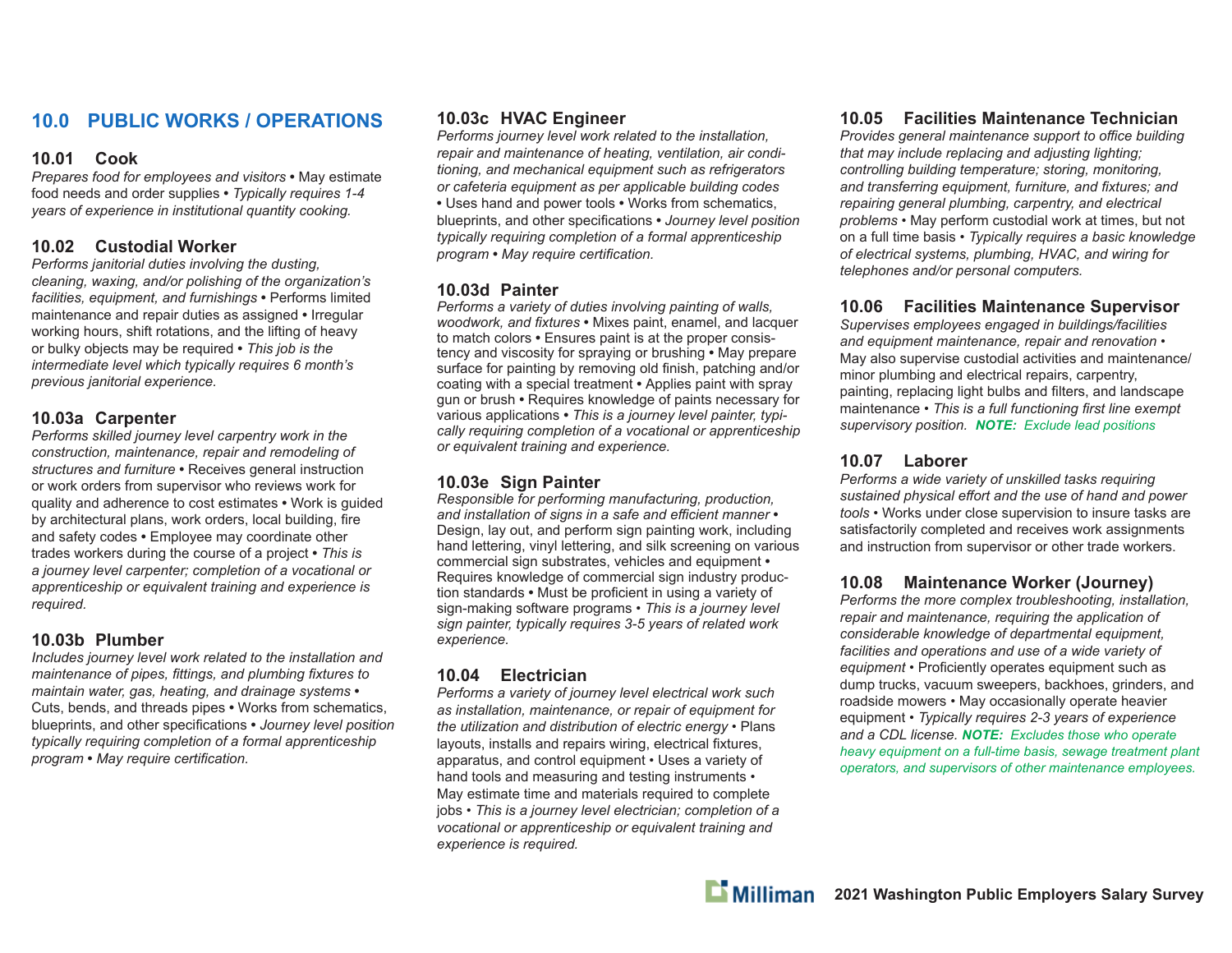### **10.09 Grounds Maintenance Worker (Journey)**

*Inspects grounds, participates in determining planning or landscaping needs, participates in setting job priorities, trains and directs a grounds maintenance crew* • Under general supervision, designs, installs and repairs irrigation and sprinkler systems; calibrates irrigation systems to meet soil and plant conditions; performs on site inspections of work areas to determine landscaping needs; takes and tests soil samples to determine fertilization and nutrient needs; diagnoses plant and lawn diseases and administers or directs the appropriate remedy; directs a grounds maintenance crew who mows, edges, weeds, rakes, prunes, plants, waters and applies pesticide • *Typically requires 2 years of experience as a groundskeeper, and may require a pesticide applicator's license.*

### **10.10 Heavy / Construction Equipment Operator**

*Utilizes heavy equipment to accomplish the more di ffi cult and complex installation, repair and maintenance work in the streets/roads, utilities, or parks divisions* • Operates equipment such as power shovels, bulldozers, asphalt paving machines, snowplows, and larger rollers, graders and front-end loaders • *Typically requires 3 years of experience and a CDL license. NOTE: Includes only positions that operate heavy equipment a majority of their workday.*

### **10.11 Automotive Mechanic**

*Inspects, diagnoses,* and performs equipment, and minor gasoline and diesel engine repairs, scheduled maintenance for cars and light trucks • May mount, balance, and rotate tires • *Typically requires completion of vocational training program and 3 years of experience.*

### **10.12a Heavy Equipment Mechanic**

*Responsible for inspecting, diagnosing malfunctions, repairing, adjusting, replacing, modifying, and fabricating heavy maintenance equipment, parts, components, and auxiliary systems, and for coordinating the work of heavy equipment mechanics* • *Typically requires completion of vocational training program and 5 years of experience.*

### **10.12b Street Maintenance Worker (Journey)**

*Responsible for performing various maintenance, repair, and minor construction on pavements such as roads, sidewalks, and parking lots* • Must be able to use a variety of equipment including graders, dozers, backhoes, front-end loaders, asphalt spreaders, rollers, pumps, jackhammers and snow equipment • *Does not require a commercial driver's license.*

### *10.13a Fleet Foreman*

Provides daily work direction and oversight of vehicle maintenance and repair activities, and the quality and safety of the work performed. Assigns work based on resource and staffing availability. Schedules service requests and responds to customer inquires. Performs vehicle inspections. Provides technical assistance as needed to resolve difficult or complex service issues or repairs.

### *10.13b Fleet Manager*

Manages activities concerned with operation and maintenance of vehicle fleet including repair, scheduled preventative maintenance, and fleet replacement.

### **10.14 Meter Reader**

*Reads water meters and records results independently according to a designated route* • Responds to customer inquiries and complaints about water conservation or leaks • May do routine repair and maintenance work on meters

• May include other duties, such as those of a utility worker or public works maintenance position, but not as a major part of the work day • *Typically requires 1 year of experience.*

### **10.16a Tra ffi c Signal Maintenance Technician**

*Maintains and repairs the tra ffi c signal network and street lighting system • Limited Maintenance Electrician License required with higher level certification preferred.* 

### **10.16b Electronic Technician**

*Performs maintenance, troubleshooting, and repair of complex electronic systems • Requires completion of an approved electronic technician school or equivalent and 3-5 years of recent progressive experience with digital, analog, troubleshooting, and repair of a wide variety of systems.*

### **10.17 Public Works Crew Leader**

Leads and directs a work crew, requires a broad knowledge of project management, materials and equipment operation, safety, scheduling, work quality standards and practices, including employee and public relations *•* This class is distinguished from equipment operator by the level of knowledge of construction projects and involvement in project planning *•* Investigates facilities related to assignment, determines cause of problems, responsible party, identifies needed repairs and maintenance methods *•* Works closely with operations and management personnel and others in planning and scheduling roadside, drainage or other maintenance and repair projects; reviews project requirements; coordinates and schedules personnel, equipment and materials needed *•* Inspects job site; assures compliance with OSHA and other regulations, bureau safety rules and procedures; provides safest working environment for crew and public, and the safe and efficient operation of equipment; oversees groundwork and traffic control setup.

### **10.18 Public Works Field Supervisor**

*Directly supervises and works with the public works construction and maintenance crew(s) engaged in providing water and sewer services and in maintaining streets and parks or other services •* Plans, assigns and schedules proper use of personnel and equipment *•*  Troubleshoots and analyzes problems related to street obstructions, slides, sewage problems, water mains and others of similar complexity *• Typically requires 3-4 years of experience in maintenance specialty area and related professional certifi cations. NOTE: This position works out in the field with the crew for a majority of the workday; it is not primarily administrative in nature.*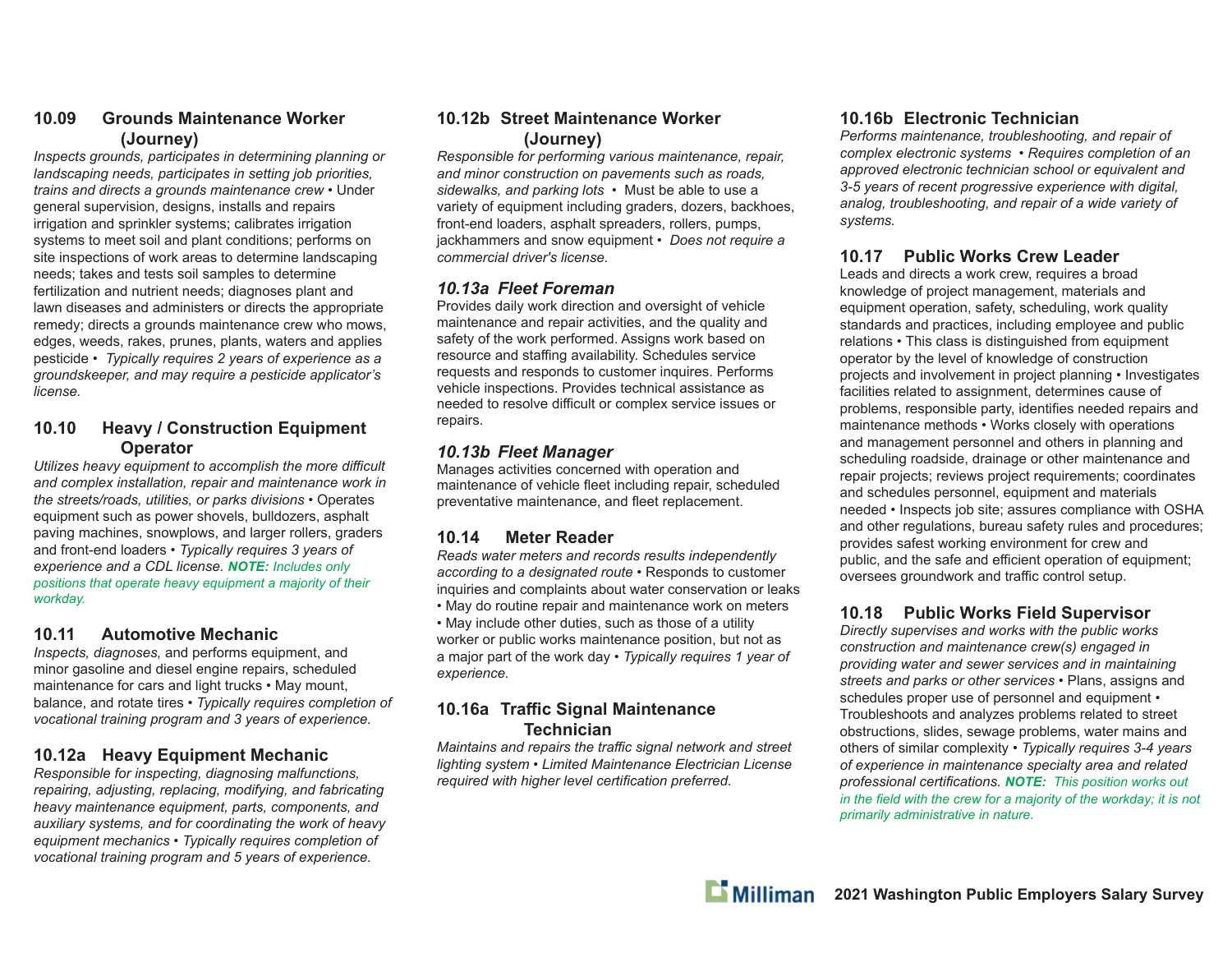### **10.19 Public Works Operations Supervisor**

*Plans, directs and coordinates the overall activities for the construction, operation, maintenance and repair of one or more Operations Department programs •* Meets with and assist contractors relative to operations projects *•*  Works with special districts and/or other public and private agencies regarding public works projects *• Typically requires a 2 year degree and 6 years of experience.*

### **10.20 Public Works Inspector**

*Inspects construction procedures, used in public utility and street construction of development projects, for compliance to ordinances and specifications, including street, storm, sanitary, water, electrical, telephone, gas,*  and cable locations • Conduct final inspections prior to acceptance *•* May review construction and development plans for construction application, update, and maps.

### **10.21a Public Works Superintendent**

*Manages multiple functions in the operation and maintenance of water and sewer systems, streets, parks/ pools, facilities/buildings/grounds •* In smaller entities, this position typically reports to the chief administrative officer *•* This position is distinguished from the public works supervisor by its responsibility for department planning and management *•* In smaller entities, may perform "hands on" duties as sta ffi ng and workload dictate but not to exceed 20% of time *• Typically exempt form overtime and minimum wage requirements • This is not a "lead" position.*

### **10.21b Public Works Manager**

*Manages a division or major programs within the department; performs a variety of professional engineering work, at the advanced professional level, in design, planning, construction and maintenance of public works projects •* Manages and coordinates activities of sta ff ; plans and organizes workloads and sta ff assignments *•* Develops short- and long-term planning for division

*• Typically requires a bachelor's degree and 5 years of progressively responsible professional management*  experience in related field, including 3 years of supervisory *experience.*

### **10.21c Capital Projects Manager I**

*Performs highly skilled contract planning and project management tasks; develops and administers a variety of contracts and projects relating to the management of public facilities; oversees facility assessment surveys and projects costs for facility repairs; observes and inspects work in progress to ensure proper procedures are utilized and*  project specifications are fulfilled; works with departmental *budgets and bid procedures; acts as liaison with other departments, contractors, and regulatory agencies; and supervises related contract/project work.*

### **10.21d Capital Projects Manager II**

*Performs highly skilled contract planning and project management tasks on large, complex projects; develops and administers a variety of contracts and projects relating to the management of public facilities; oversees facility assessment surveys and projects costs for facility repairs; observes and inspects work in progress to ensure proper procedures are utilized and project specifications* are fulfilled; works with departmental budgets and bid *procedures; acts as liaison with other departments, contractors, and regulatory agencies; and supervises related contract/project work.*

### **10.23 Public Works Director (with engineering)**

*Plans, organizes, directs and controls the functions of the public works department •* Develops and implements policies, procedures and practices to provide services in engineering, building inspection, equipment maintenance, street/roads and storm drainage maintenance, traffic control, and water and sewer treatment *• Typically requires a minimum of a 4 year degree and 5-8 years of experience, including some management experience and reports to the chief administrative o ffi cer or board of county commissioners • May supervise other engineers. NOTE: Excludes positions that work primarily out in field with crew; this is an administrative/managerial job • If position serves as city/county engineer, then license as a professional engineer is required.*

### **10.24 Wastewater Maintenance Operator**

*Installs, maintains, operates and repairs all types of industrial machinery including pumps, piping, boilers, compressors, conveyors, tanks, sweeps, blowers, mixers, gear boxes, fans, blowers, de-watering equipment, hydraulic systems, treatment plant facilities, heating, ventilating and air-conditioning systems, and related equipment •* Operates, repairs and maintains sewage collection pump stations *•* Plans, coordinates and executes maintenance activities *•* Performs machinery diagnostics and troubleshooting; evaluates condition and performance of equipment and systems; makes modifications and improvements *• Typically requires completion of a 4-year related apprenticeship program or equivalent experience*  • May require additional endorsements, certifications or *licenses.*

### **10.25 Wastewater Treatment Plant Operator**

*Operates wastewater treatment and sludge processing equipment to control flow and processing of wastewater, sludge, and e ffl uent such as pumps, motors, air compressors, blowers, thickeners, valves and gates •*  Observes variations in operating conditions and logs, and interprets readings from meters, charts, instruments and gauges *•* Obtains wastewater samples, and performs routine laboratory analyses *•* Maintains logs and records *•*  Performs routine maintenance on plant equipment *•* May have pretreatment responsibilities *• Typically requires*  2-3 years of experience and certification as a wastewater *treatment plant operator. NOTE: Excludes supervisors and part-time operators • Report combined water/wastewater plant operators in this category, noting combined duties.*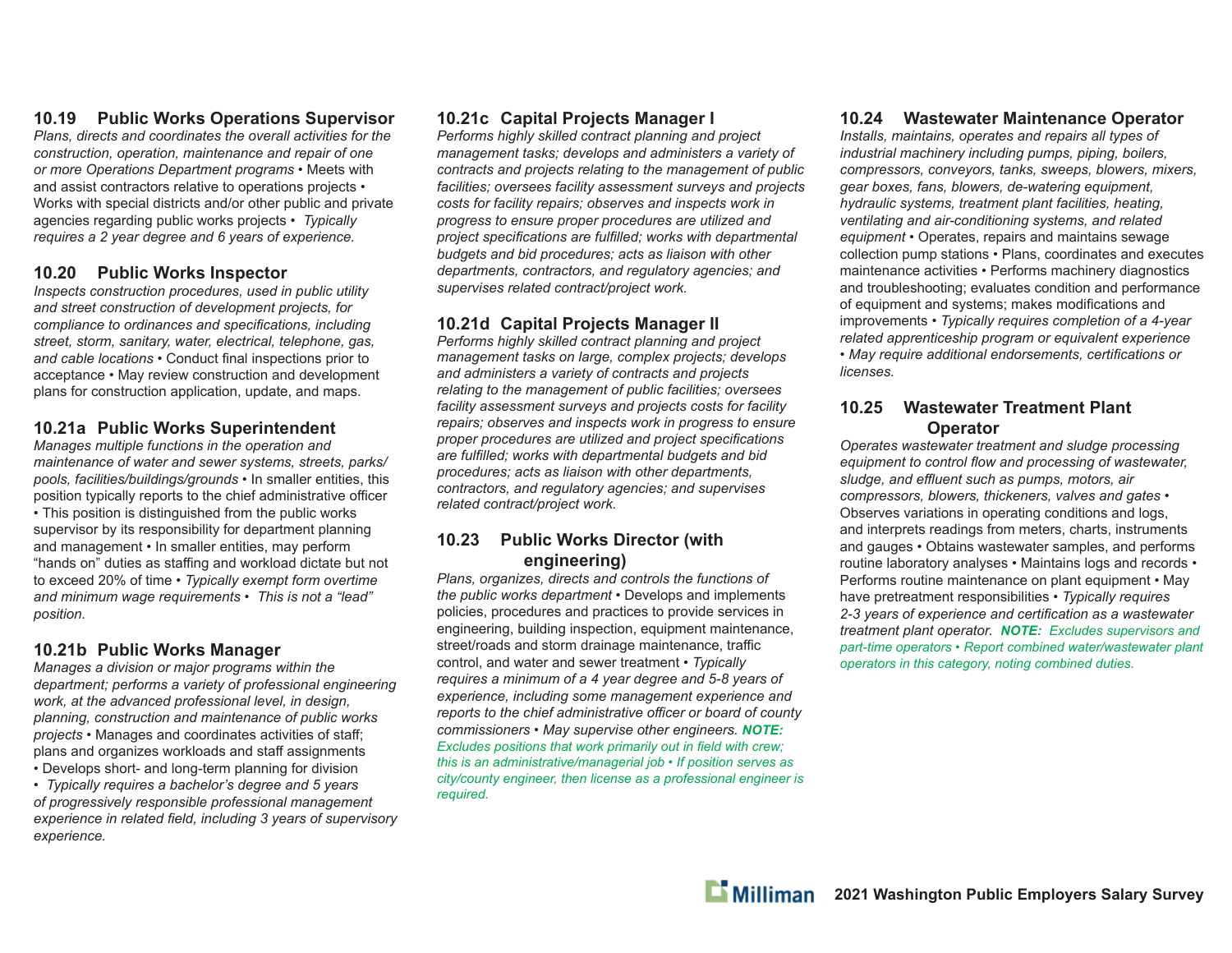### **10.26 Wastewater Treatment Manager / Supervisor**

*Supervises technical and maintenance work in the planning, operation, repair and maintenance of the wastewater treatment plant •* Exercises supervision over and trains employees performing the duties of wastewater treatment plant operators *•* In smaller jurisdictions, position is responsible for all or most of the operation and typically reports to the department director *• This is the fully functioning supervisory position with no more than 20% of the time spent performing "hands on" duties • Do not report "lead" positions • Wastewater Treatment II certification is required.* 

### **10.28 Water Quality Technician**

*Performs field monitoring, inspection, and sampling of rivers, lakes, ponds, and storm water facilities •* Installs flow monitoring equipment and collects field data from monitoring equipment • Conducts field surveys in order to determine source of pollutions or violation of adopted environmental code, ordinance, or related regulation.

### **10.29 Water Superintendent / Supervisor**

*Provides leadership, direction, oversight and supervision of water distribution systems, field operations, mandated and unmandated water quality programs •*  Plans, organizes, inspects the installation, operations, maintenance and repair of water distribution systems to ensure efficient, reliable and cost effective operations, construction and maintenance of water distribution facilities and infrastructure *•* Ensures compliance with mandated water quality monitoring and reporting *• Typically requires a 2 year degree and 5 years progressively responsible experience in an applicable public works operations and maintenance function, including a minimum of 4 years of supervisory experience*  and Grade *III State Water Distribution Certification*.

### **10.30 Truck Driver**

*Responsible for driving a variety of trucks ranging in size from pick-up to tractor-trailers to perform various maintenance and hauling duties •* Truck types include pick-up trucks with automatic transmission, one-ton automatic transmission flatbed truck, dump truck hauling tilt bed trailer, and semi-truck with trailer *•* Must have the ability to handle (load/unload) various types of material such as lumber, rebar, pipes, automotive supplies or any other types of material needed for maintenance or construction projects *• Requires commercial driver's license.*

## **11.0 PARKS & RECREATION**

### **11.03 Park Maintenance Worker**

*Cares for and maintains park and recreational grounds and facilities* • Ensures safety, cleanliness, and operability of park grounds and facilities • Performs the full range of grounds maintenance; mows, rakes, edges and trims lawns, greens; ground trims trees; operates power movers, edgers, and other small grounds maintenance equipment; waters and weeds lawns, shrubs, and flower beds; assists in gardening work • Mixes chemicals and fertilizers according to predetermined formula and operates hand sprayers to apply chemicals and fertilizers to grass for the control of weeds and grass diseases • Cleans, paints, and performs minor repairs on facilities, equipment and appurtenances; requests work orders for larger repair • *Typically requires a pesticide applicator license.*

### **11.04 Park Maintenance Supervisor**

*Plans, schedules and monitors the work of crews performing the maintenance of public parks and the repair of related equipment* • Coordinates, schedules and supervises maintenance and construction work in the parks and other recreational sites • May operate all types of equipment and accomplish the more complex problems subordinate employees cannot resolve • This is a first*line supervisory position* • *Typically requires 3-4 years of experience. NOTE: Exclude lead workers and positions where supervision is not a primary responsibility.*

### **11.05 Recreation Specialist**

*Responsible for developing, implementing and managing community recreation programs for members of the public who participate in community recreation programs* **•** Develops and conducts community outreach, public awareness, and volunteer coordination related to the program **•** Coordinates services with other area providers including school districts, the YMCA, Police Activities League, citizens, etc. **•** *Typically requires a BS/BA degree in recreation administration, physical education,*  outdoor recreation planning, or a related field and 3 years *of professional experience involving recreation, budget preparation, community outreach, communications, public information/relations programs or related work, with a minimum of 1 year of supervisory experience.* 

### **11.06 Recreation Coordinator**

*Plans, organizes, leads and instructs assigned recreational, sport, social or cultural activities such as craft programs, dance instruction, sports tournaments, swimming, excursions, social events and other related functions for individuals and groups of all ages* • Performs independently in accordance with departmental policies and procedures under general supervision • Directs work activities of part-time and contract instructors, seasonal workers and volunteers • *Typically requires a 4 year degree and 2 years of experience* • *Typically reports to a recreation supervisor/manager. NOTE: Excludes supervisors of other recreation leaders.*

### **11.07 Recreation Supervisor**

*Supervises and manages the recreation program or a major component thereof (athletics, aquatics, etc.)*

• Responsible for the planning and implementation of recreation programs and activities • Supervises recreation leaders and instructors, prepares division budget, prepares information for public distribution • T*ypically requires a 4 year degree and 3-4 years of experience, including some supervisory experience* • *Typically reports to the director of parks and recreation.*

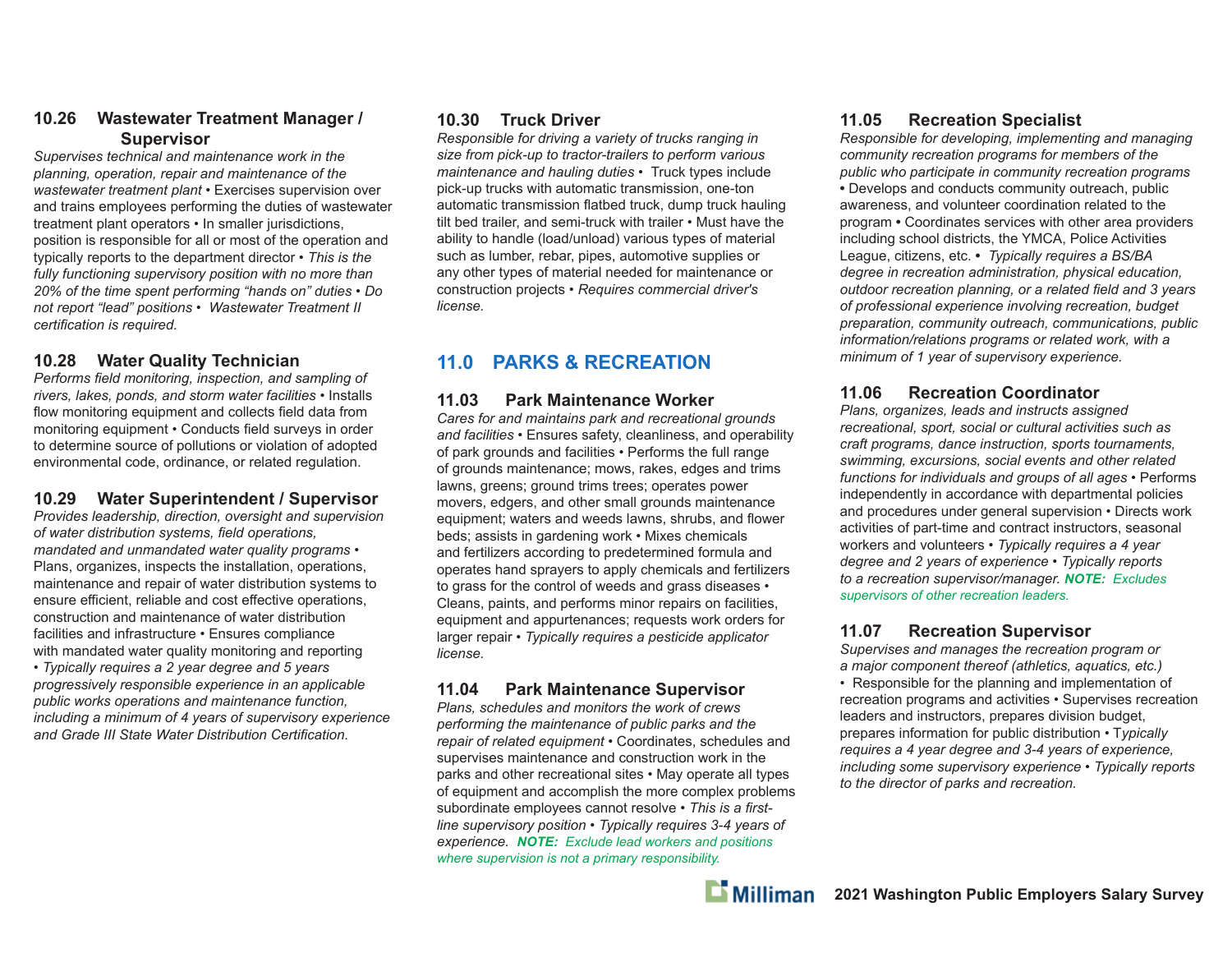### **11.08 Parks & Recreation Director**

*Plans, organizes, directs and controls the functions of a parks and recreation department* • Develops and implements policies, procedures and practices related to acquisition, development, construction, restoration and maintenance of parks, cemeteries, recreation facilities, fairs, and development of recreation programs • *Typically requires a minimum of a 4 year degree and 5-8 years of experience, including some management experience • Typically reports to the chief administrative officer or the board of county commissioners.*

### **11.09 Senior Community Center Manager**

*Plans, organizes, supervises, and promotes senior services and community center operations* • Responsible for the budgetary and fiscal oversight of senior center • *Typically requires a degree in management, recreation program administration, social services, sociology, gerontology, or other work related field, and 4 years of related management experience.*

#### **11.10 Park Ranger**

*Provides information and assistance; monitors facilities and special events; explains and enforces park rules and regulations; and facilitates fi rst/aid emergency response*  • Performs and helps coordinate multi-skilled tasks in the construction, operation, maintenance and repair of park facilities • May also have fee collection and cash handling responsibilities and may provide direction and training for seasonal staff • May have authority to issue park warnings and citations • Does not carry a weapon; not a police/law enforcement position.

### **12.0 COMMUNITY HEALTH**

#### **12.01 Environmental Health Specialist (Journey)**

*Performs environmental health work enforcing laws, codes, ordinances and resolutions issued by federal, state, and local agencies by conducting surveys, on-site reviews, and inspections of facilities* • Work is performed independently within an assigned geographical area enforcing the full range of environmental health programs • Involves considerable public contact requiring both tact and diplomacy in seeking compliance with regulations and explaining legal and administrative requirements to county residents • *Typically requires a 4 year degree and 2-3 years of experience.*

### **12.02 Laboratory Technician (Journey)**

*Performs chemical, biochemical, microbiological, immunological, microscopic, and/or instrument testing and analyses on a variety of specimens or samples, on a production basis* • Utilizes a full range of commonly applied laboratory principles, theories, methods, procedures, and analyses • Interprets results of analyses and runs correlations with other tests before reporting results • *Typically requires 2 years of experience or an associate degree in laboratory science and one year experience.*

### **12.03 Laboratory Analyst**

Collects and conducts *laboratory analyses of field samples for public health and protection of the environment* • Typically performs sampling and testing work subject to quality control protocols and program direction from a Chemist or Microbiologist • Collects samples of potable water, ground water, surface water, waste materials, soils, sludges, sediments, and/or composted materials as required for analysis • Conducts laboratory analyses of samples to produce relevant data • *Typically requires course work in laboratory sciences, laboratory experience, related field or equivalent.* 

### **12.07 LPN**

*Provides professional, skilled practical nursing work under general supervision* • Performs general nursing services including but not limited to changing dressings, taking temperatures, pulse, blood pressure, etc. • *Administers medications and performs patient intake and documents medical services •* Performs routine laboratory procedures and diagnostic tests and prepares and cleans exam rooms and lab and sterilizes instruments • *Requires completion of certified practical nursing training program and WA State licensure and may require additional practice experience.*

### **12.08 RN**

*Provides professional, technical and/or urgent care to widely diverse patients, including adolescents, adults, geriatric and/or disabled patients; work may involve case management and administration of in-home care services*  • Duties include provision of nursing consultation and nursing services, evaluation of medical conditions, taking patient histories, patient assessment, identifying patient needs and initiating patient plans, care assessment and referral, collaboration and participation with health care professionals and teams, providing information to patients, family members, and health care providers, performing medical tests and procedures, administering medications • *Typically requires nursing Bachelor's Degree and current, unrestricted license in Washington State as Registered Nurse* • *May require special certifications and/or additional experience depending on position.*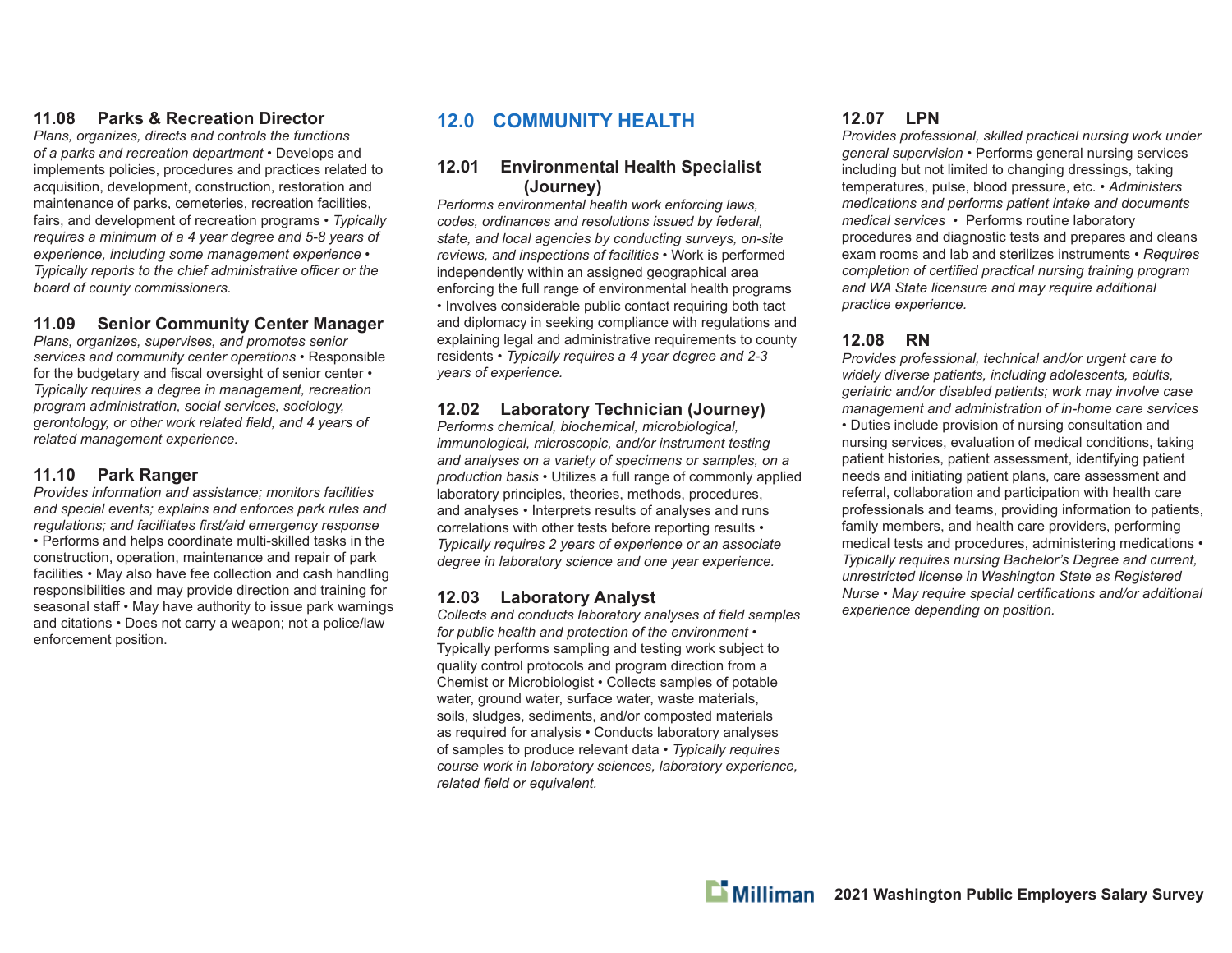### **13.0 PUBLIC SAFETY**

#### **13.01 Animal Control Offi cer**

*Enforces animal control ordinances by catching and impounding unlicensed, stray, noisy, or dangerous animals* • Issues citations as appropriate; responds to citizen complaints within scope of knowledge • Performs under general and infrequent supervision within defined procedures • *Typically requires 1-3 years of experience. NOTE: Exclude combination positions where animal control functions are only part of the job.*

### **13.02 Code Enforcement Offi cer**

*Responds to and investigates code complaints and violations regarding nuisances, zoning and land use, new development, building, abandoned vehicles, erosion and fl oodplain related issues* • Seeks and assures compliance from responsible parties and testifies in court presenting all aspects of code violation cases • May or may not be responsible for abandoned vehicles • Reports to a program manager • *Typically requires a minimum of 2 years of experience in code or regulation compliance, law enforcement, zoning investigation, planning or related field and the ability to obtain Law Enforcement Data Systems (LEDS)* certification within 6 months of employment.

#### **13.06a Crime Analyst**

*Performs a variety of criminal and administrative analysis* • Develops and/or modify a variety of computer applications to meet department needs • Performs computer forensics and intelligence tasks • *Typically requires an associate degree in criminal justice, information systems technology, or a related fi eld, and 3 years of experience in criminal justice or crime prevention or an equivalent combination of education and experience.*

#### **13.06b Crime Scene Technician**

Assists in evidence collection and preservation during field *investigations; searches for and obtains latent fingerprints; photographs crime scenes and obtains drawings of crime scenes; prepares physical evidence for transmittal to other agencies; prepares exhibits for court presentations and testifies in court as witness; performs laboratory analysis of collected evidence* • *Typically requires equivalent to an associate degree in criminal science, chemistry, physics or related discipline and experience in a police laboratory; or experience in latent evidence or fi ngerprint preservation*  and *identification* work.

#### **13.06c Police Property /Evidence Technician**

*Receives, manages, and accounts for evidence and property in the custody of the Police Department; maintains records regarding the handling of property and evidence; records, tags and stores evidence within established guidelines; oversees release of police evidence to attorneys and law enforcement agencies; may testify in court regarding chain of evidence; maintains detailed computerized records of police property movement and inventories • Typically requires 2-3 years of experience in computerized record management and the acquisition of supplies and disbursement of inventory; experience with storing police evidence is desirable.*

### **13.06d Fingerprint Technician**

*Responsibilities include collecting, recording, and maintaining fingerprints using a live scan system or inked impressions, taking digital photographs, and collecting DNA samples; enter information into a central database like Automated Fingerprint Identification System (AFIS)* and prepare hardcopy files; compare and verify fingerprint *to establish identify; communicate criminal information to law enforcement agencies • Typically requires training in*  fingerprint identification and requires a software program *certification in ACCESS.* 

### **13.06e Computer Forensics Specialist**

*Under direction, conducts advanced and highly specialized computer forensic analyses to find, identify, and extract computerized fi les and other data of evidentiary value to criminal investigations* • Provides technical guidance and assistance to law enforcement • *Typically requires 2-4 years of experience in computer forensic methodologies, protocols, and tools.*

#### **13.07a Emergency Management Coordinator**

*Researches and develops emergency management plans and performs a variety of administrative support activities* • Designs and administers training to prepare staff for effective response to major emergencies and disasters • *Typically requires a minimum of 3 years of progressively responsible emergency management experience.*

### **13.07b Emergency Management Director**

*Develops and/or implements emergency management plans and programs within policy guidelines set by top management* • Provides oversight for training to prepare staff for effective response to major emergencies and disasters • *Typically requires a degree and 8-10 years of progressively responsible emergency management experience.*

#### **13.08 Fire Marshal**

*Responsible for fire prevention activities including inspection, enforcement, planning, coordinating and education* • Supervises and assists in inspection for compliance with laws regarding fire hazards, dangerous materials and fire prevention plans and equipment • *Typically reports to a department head. NOTE: Exclude combined positions (i.e., fire marshal/assistant chief).*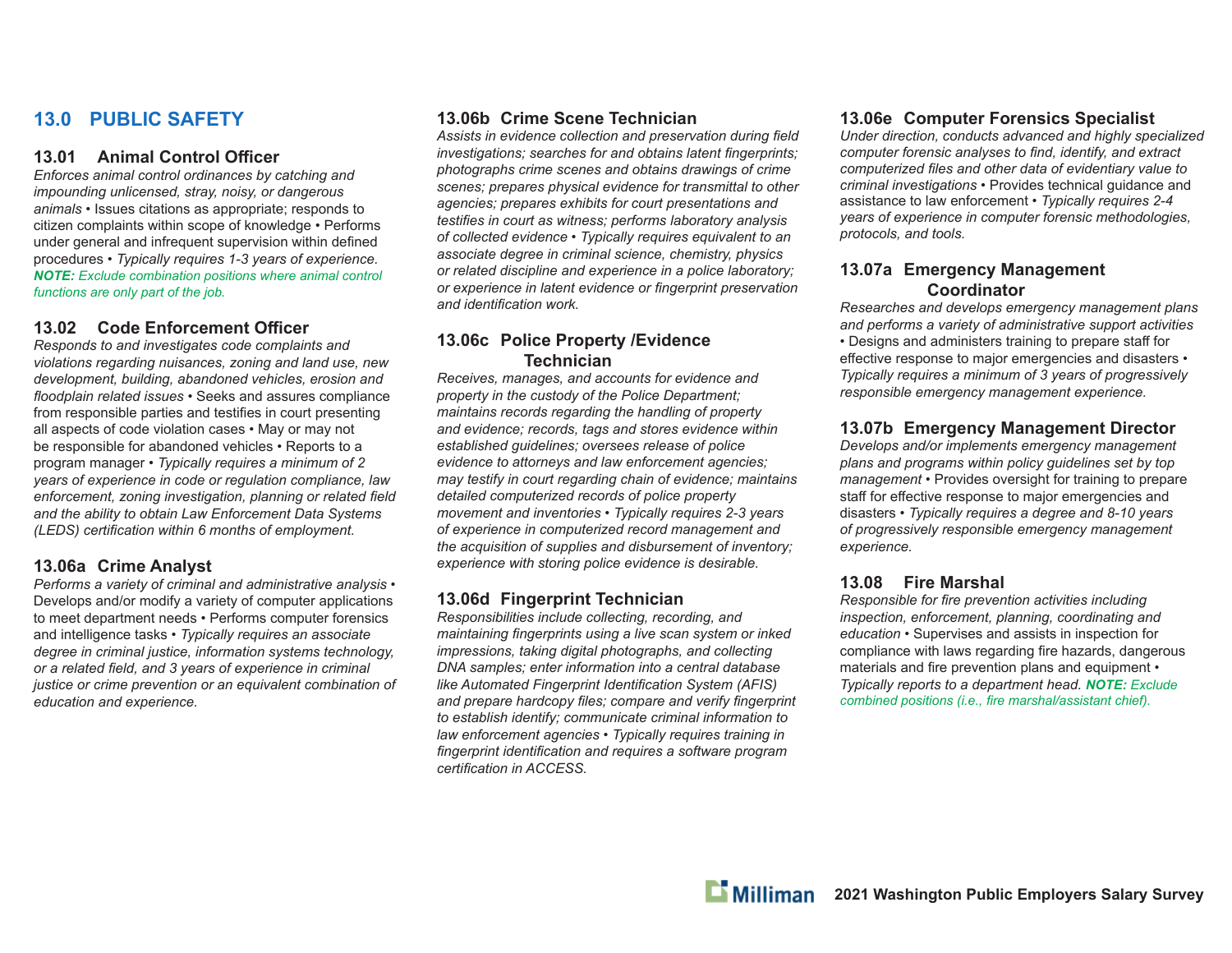### **13.09 Fire Battalion Chief**

Supervises and coordinates the fire department or major *geographical area during an assigned shift; directs*  subordinate personnel to control and extinguish fires for *the preservation of life and property* • Typically responsible for response to hazardous spills • May direct investigation of causes of incendiary and arson cases • Conducts training programs as directed • Plans for purchase of new equipment and use of new techniques in rescue, first-aid and fire fighting operations • Responsible for applying sound supervisory principles and techniques • *Typically reports to the fire chief.* 

### **13.10 Fire Chief - Deputy**

As second in command, assists fire chief in assigned *areas* • Supervises and directs operations for stations, personnel and equipment • Provides direction and supervision for a staff of firefighters, technicians and administrative employees.

### **13.11 Fire Chief**

*Plans, organizes, directs and controls the functions of the fire department* • Develops and implements programs to protect life and property through fire suppression, fire prevention and emergency medical services • *Typically reports to the chief administrative o ffi cer. NOTE: Report only full-time chiefs who supervise full-time fi refi ghters, not just volunteers or part-time firefighters. In smaller cities, may be a paid chief who supervises a volunteer department.*

### **13.12 Juvenile Counselor**

*Performs social casework requiring an experienced professional* • Investigates cases • Provides counseling/ guidance in rehabilitation and adjustment to juveniles with behavioral/emotional problems or who are neglected or abandoned • Counsels families and supervise children under department jurisdiction • May train beginning juvenile counselors*.*

### **13.14b Probation Offi cer**

*Performs professional probation work in any of its phases •* Monitors individuals on probation • Exercises initiative in making decisions based on knowledge of principles, methods, procedures and philosophy of probation work • Investigates and evaluate facts and influences concerning adults • Prepares written reports and recommendations regarding individuals falling under jurisdiction of the court • Develops plans for treatment • Provides guidance and assistance on rehabilitation and societal adjustments • *Requires DPSST Basic certifi cation.*

### **13.15a Emergency Dispatcher**

*Answers calls in 9-1-1 center* • Assesses needs of callers, prioritizes requests for assistance, and dispatches police, fire and medical response teams • Gives emergency instructions to callers while responders are in transit • Operates computer system to provide emergency personnel with necessary information • Monitors alarm system • Enters data into computer and maintain records and files • *Requires DPSST certification.* 

#### **13.15b Emergency Communications Supervisor**

*Supervises the activities of the emergency communications section and the performance of the sta ff , including planning, scheduling, and assigning work* • *Typically requires an associate degree in business/public administration, or o ffi ce management, or equivalent credit hours, 5 years of experience managing a large o ffi ce sta ff (10+) or 4 years progressively responsible experience, including 3 years of experience in a supervisory or lead role, or an equivalent combination of education and experience.*

### **13.16 Police Records Specialist (Journey)**

*This journey level position typically performs a variety of duties related to police records, including data entry, data inquiry and specialized administrative assistance in support of the police operations* • *Typically requires 2 years clerical experience including some experience in a criminal justice environment. Must be Law Enforcement Data System (LEDS) certified within sixty days of hire.* 

### **13.18 Police Records Supervisor**

*Supervises the activities of the police records section and the performance of the sta ff , including planning, scheduling, and assigning work* • Develops, implements and administers programs, policies and procedures including the entry, collection, retrieval and distribution of data • Ensures appropriate provision of information to officers, staff and the public • *Typically requires an associate degree in business/public administration, o ffi ce management or records management, or equivalent credit hours, 5 years of experience managing a large o ffi ce staff (10+) or 4 years progressively responsible police records experience, including 3 years of experience in a supervisory or lead role, or an equivalent combination of education and experience.*

### **13.19 Police Offi cer / Deputy Sheri ff**

*Performs full range of fi eld and o ffi ce law enforcement work necessary to maintain public peace and order, to protect life and property, to prevent crime, to make investigations and to apprehend violators of the law* • Works under infrequent supervision • May perform community liaison services as an additional duty, e.g., DARE, crime prevention, etc. • *Requires DPSST Basic certifi cation. NOTE: Excludes supervisors of other police personnel and other classifications with a different pay range • If you have a separate classification or pay step for probationary employees, include this as the first step of the range.*

### **13.20 Police Detective**

*Performs skilled criminal investigation work involving felony and misdemeanor crimes* • Conducts initial and follow-up investigations; interrogates persons, gathers and analyzes evidence, prepares cases for court • The scope and intensity of investigations and greater responsibility for preparing cases for presentation differentiate this job from the investigative work of a police officer/deputy sheriff. *NOTE: Exclude positions with supervisory duties • May coordinate work of other offi cers on a specifi c investigation • If position is in the same class/pay range as police o ffi cer/ deputy sheriff but receives a pay diff erential/premium pay for detective status, make sure the salary includes that amount.*